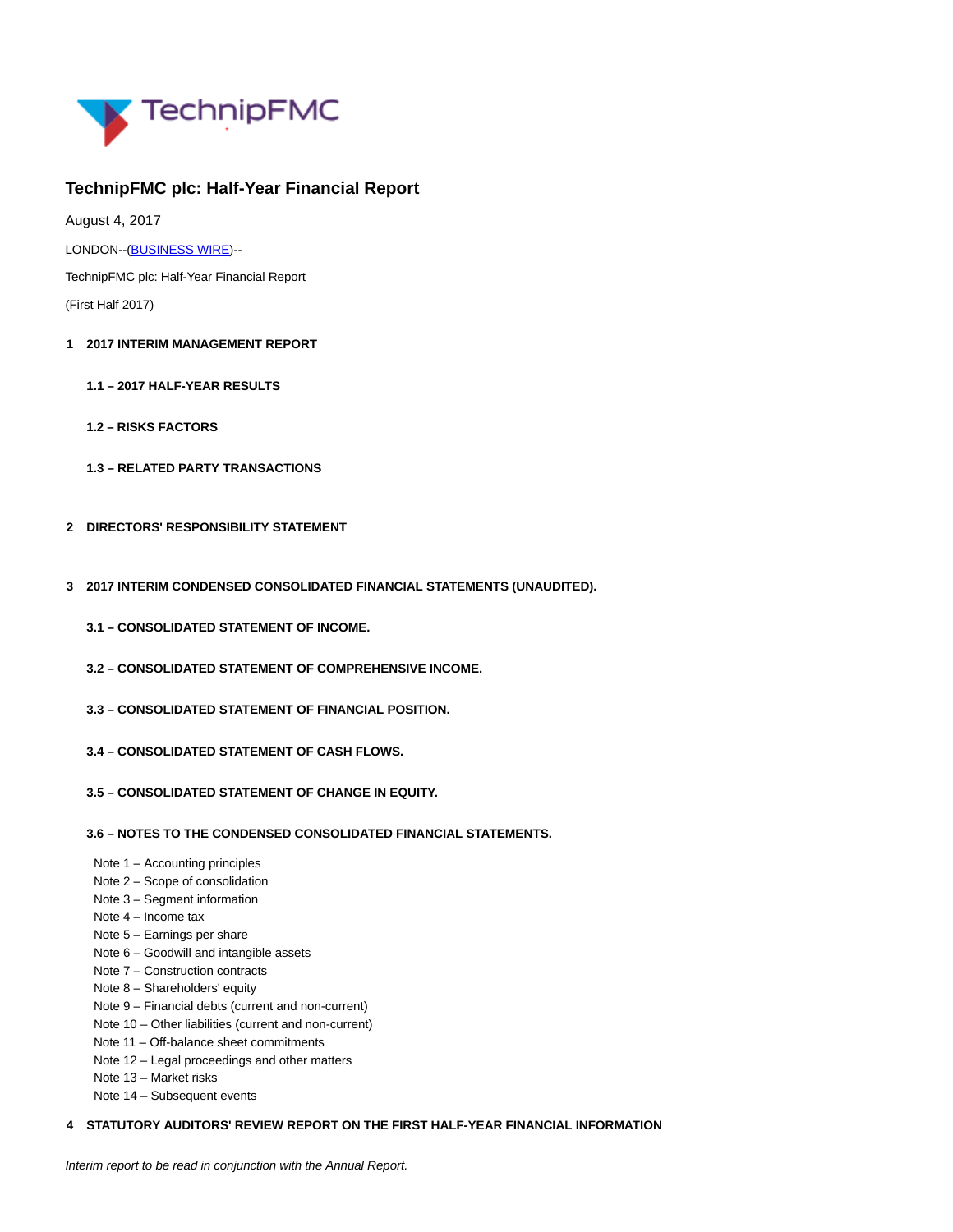# **1 2017 INTERIM MANAGEMENT REPORT**

# **1.1 – 2017 HALF-YEAR RESULTS**

#### **Business outlook**

Overall Outlook —Although the price of crude oil recovered in 2016 when compared to the prior year, the oil and gas industry continues to experience the overall impacts of the low crude oil price environment and some lingering uncertainties in the crude oil price outlook. Despite OPEC's implementation of a cap on OPEC crude oil production in 2017, uncertainty in the crude oil price outlook remains as to the effectiveness and duration of both concurrent OPEC and non-OPEC production cuts. After experiencing slight improvements in crude prices and inventory levels early in 2017, there continues to be some continued uncertainty in the crude oil price outlook which could have an ongoing negative effect on our businesses in 2017. The timing of any sustainable recovery of crude oil prices and business activity is dependent on a number of variables, but many analysts continue to believe the market corrections necessary to address the oversupply of crude oil are in place and will ultimately result in sustainable industry improvement. As long-term demand rises and production naturally declines, we believe commodity prices should continue to recover, improving the cash flows and confidence of our customers to increase their investments in new sources of oil production.

Subsea —The low crude oil price environment over the last two years led many of our customers to reduce their capital spending plans or defer new deepwater projects. We began to reduce our workforce and adjust manufacturing capacity to align our operations with the anticipated decreases in activity in 2016 due to delayed Subsea project inbound and to mitigate the impact to operating margins. We have benefited from these restructuring actions by attaining more cost-effective manufacturing as we exited 2016 and during the first half of 2017. Looking ahead, we expect Subsea revenue to decrease a third consecutive year in 2017. However, even with lower Subsea revenue expectations, we believe the operational improvements and cost reductions made in the prior year will protect operating margins and provide us with the capability to respond to the eventual market recovery. We also recognize the need to invest in our people to ensure that we preserve the core competencies and capabilities that delivered the strong results in the second quarter of 2017 and will be needed to respond to the market recovery. We believe the operational improvements made will help mitigate the anticipated decline in operating margins. We remain confident that we can deliver double digit operating margins for the full-year 2017. Our customers are taking aggressive actions to improve their project economics and we continue to monitor customer activity in the context of weaker oil prices. We recognize that the risk of project sanctioning delays has increased in the current environment, however, project economics have improved considerably since the market peak and that many offshore discoveries could be developed economically at today's crude oil prices. We continue to work closely with our customers and believe that with our unique business model we can further reduce their project break-even levels by offering cost-effective approaches to their project developments, including customer acceptance of integrated business models to help achieve the cost-reduction goals and accelerate achievement of first oil. In the long term, we continue to believe deep-water development will remain a significant part of our customers' portfolio.

Onshore/Offshore -The Offshore market faces many of the same constraints as the Subsea business due to industry challenges to improve project economics. In response, we are continuing our cost reduction efforts in this business to align capacity and capabilities with market demands. Meanwhile, Onshore market activity continues to provide a tangible set of opportunities, including natural gas, refining and petrochemical projects. Activity in both LNG and petrochemicals is fueled by the potential for sustained modest natural gas prices, representing an important opportunity set for our business. We remain confident that the industry will make further LNG investments in the near to intermediate term. As Onshore market activity levels remain stable, it provides our business the opportunity to remain actively engaged in and pursuing front-end engineering studies which provide the platform for early engagement with clients which can significantly de-risk project execution. Market opportunities for downstream front-end engineering studies and full engineering, procurement and construction projects are most prevalent in the Middle East, Africa and Asia markets in both LNG and refining.

Surface Technologies - Our Surface Technologies segment continues to operate in a challenging environment as a result of lower global activity and competitive pricing. While North American rig count and operating activity have been steadily improving, the recovery has been constrained to certain oil and gas producing basins that have the ability to earn an acceptable return. The market recovery began in late 2016 in North America and has continued through the first half of 2017. To our benefit, we have experienced stronger demand for pressure control equipment driven by this increased activity. Our restructuring actions taken in 2016 have reduced costs, and accordingly we are capturing the economic benefits of the higher activity levels. Our international surface business experienced competitive pricing pressure throughout 2016 in all of the markets we serve. Pricing has stabilized in most international markets, with limited improvement in a few select markets. We expect this competitive pricing environment to continue and to have some negative impact on operating margins throughout 2017.

|                                             |                           |           | Change                    |       |  |
|---------------------------------------------|---------------------------|-----------|---------------------------|-------|--|
|                                             | Six Months Ended June 30, |           | (2017 vs. 2016 Pro Forma) |       |  |
| (In millions of U.S. dollars, except %)     | 2017                      | 2016      | \$                        | %     |  |
| Revenue                                     | 7,233.0                   | 4.776.2   | 2.456.8                   | 51    |  |
| Cost of sales                               | (6, 140.9)                | (3,931.7) | (2 209.2)                 | 56    |  |
| Selling, general and administrative expense | (545.2)                   | (290.7)   | (254.5)                   | 88    |  |
| Research and development expense            | (92.5)                    | (45.8)    | (46.7)                    | 102   |  |
| Impairment, restructuring and other expense | 1.7                       | (99.4)    | 101.1                     | (102) |  |
| Merger transaction and integration costs    | (32.4)                    | (16.7)    | (15.7)                    | 94    |  |
| Other income (expense), net                 | 21.8                      | (40.5)    | 62.3                      | (154) |  |
| Income (loss) from equity affiliates        | 22.1                      | 14.7      | 7.4                       | 50    |  |
| Net interest expense                        | (157.7)                   | (32.2)    | (125.5)                   | 390   |  |
| Income before income taxes                  | 309.9                     | 333.9     | (24.0)                    | (7)   |  |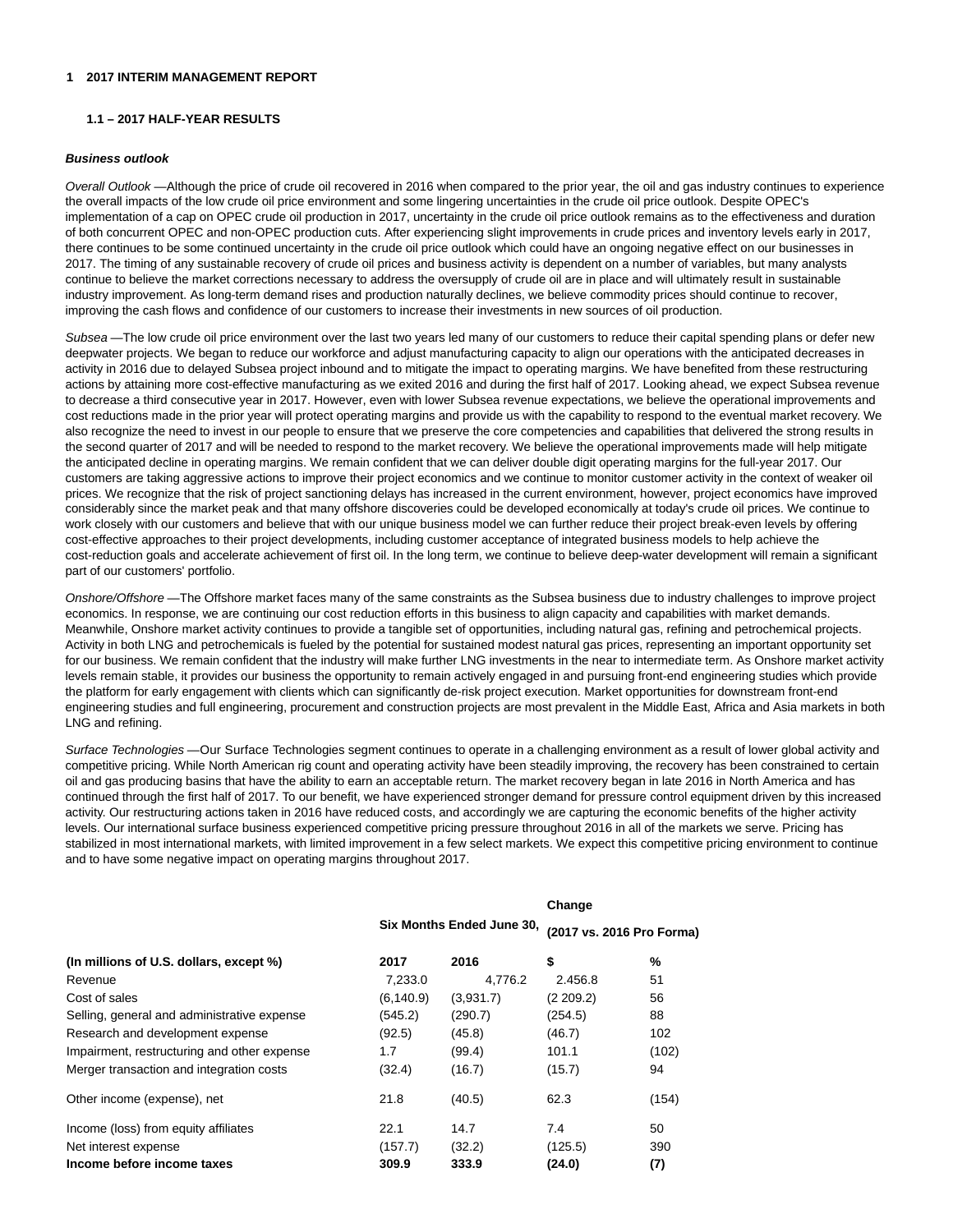| Provision for income taxes                                     | 162.1 | 69.4  | 92.7    | 134  |
|----------------------------------------------------------------|-------|-------|---------|------|
| Net income (loss)                                              | 147.8 | 264.5 | (116.7) | (44) |
| Net (income) loss attributable to noncontrolling interests 2.3 |       | 0.3   | 2.0     | 667  |
| Net income (loss) attributable to TechnipFMC plc               | 150.1 | 264.8 | (114.7) | (43) |

In this Half-Year Financial Report, we are reporting the results of our operations for the six months ended June 30, 2017, which consist of the combined results of operations of Technip S.A. ("Technip") and FMC Technologies, Inc. ("FMC Technologies"). Due to the merger of FMC Technologies and Technip (the "Merger"), FMC Technologies' results of operations have been included in our financial statements for periods subsequent to the consummation of the merger on January 16, 2017.

Since TechnipFMC is the successor company to Technip, we are presenting the results of Technip's operations for the six months ended June 30, 2016 and as of December 31, 2016. Refer to Note 2 for further information related to the Merger.

Interim management report of the consolidated results of operations is provided on the basis of comparing actual results of operations for the six months ended June 30, 2017 to actual results of operations for the six months ended June 30, 2016.

## Revenue

Revenue increased \$2,456.8 million in the first six months of 2017 compared to the prior-year semester.

#### Gross profit

Gross profit (revenue less cost of sales) decreased as a percentage of sales to 15.1% in the first six months of 2017, from 17.7% in the prior-year.

Selling, general and administrative expense

Selling, general and administrative expense increased \$254.5 million year-over-year.

# Impairment, restructuring and other expense

Impairment, restructuring and other expense decreased by \$101.1 million year-over-year. In recent years, we have implemented restructuring plans across our businesses to reduce costs and better align our workforce with anticipated activity levels. Thus, we previously incurred significant restructuring activities in 2016.

#### Merger transaction and integration costs

Merger transaction and integration costs of \$32.4 million incurred during the first six months of 2017 is due to the completion of the merger of FMC Technologies and Technip. A significant portion of the expenses recorded in the period are related to facility lease termination charges, with a substantially lower portion related to integration activities pertaining to combining the two legacy companies.

#### Other income (expense), net

Other income (expense), net, primarily reflects foreign currency gains and losses. In the first six months of 2017, we recognized \$21.8 million of net other income.

#### Provision for income taxes

Our income tax provisions for the first six months of 2017 and 2016 reflected effective tax rates of 52.3% and 20.8%, respectively. The year-over-year increase in the effective tax rate was primarily due to a change in the forecasted country mix of earnings and valuation allowances due to additional losses generated during the year for which no tax benefit is expected to be realized. In addition, individual tax items, combined with lower profitability in the current period, had a greater impact on the effective rate in the six months ended June 30, 2017 as compared to the same period in 2016.

# **1.2 – RISK FACTORS**

**The Company has identified a material weakness in its disclosure controls and procedures and internal control over financial reporting from a US GAAP perspective. If our remedial measures are insufficient to address the material weakness, or if one or more additional material weaknesses or significant deficiencies in our disclosure controls and procedures or internal control over financial reporting are discovered or occur in the future, our consolidated financial statements may contain material misstatements and we could be required to further restate our financial results, which could have a material adverse effect on our financial condition, results of operations and cash flows.**

Management identified a material weakness in the Company's disclosure controls and procedures and internal control over financial reporting from a US GAAP perspective as of March 31, 2017 relating to the rates used in calculations of foreign currency effects on certain of the Company's engineering and construction projects and related ownership interests. We did not have sufficient controls in place to provide reasonable assurance that a material error would be prevented or detected related to the rates used in calculations of foreign currency effects on certain of the Company's engineering and construction projects and related foreign exchange adjustments. This deficiency in the design of our controls resulted in a material error in our financial statements.

A material weakness is a deficiency, or combination of deficiencies in internal control over financial reporting, such that there is a reasonable possibility that a material misstatement of the annual or interim financial statements will not be prevented or detected on a timely basis. As a result of this material weakness, our chief executive officer and chief financial officer have concluded that, as of June 30, 2017, the end of the period covered by Company's Quarterly Report on Form 10-Q, our disclosure controls and procedures were not effective at a reasonable assurance level. As a result of the material weakness, management has concluded that our internal control over financial reporting from a US GAAP perspective was not effective as of June 30,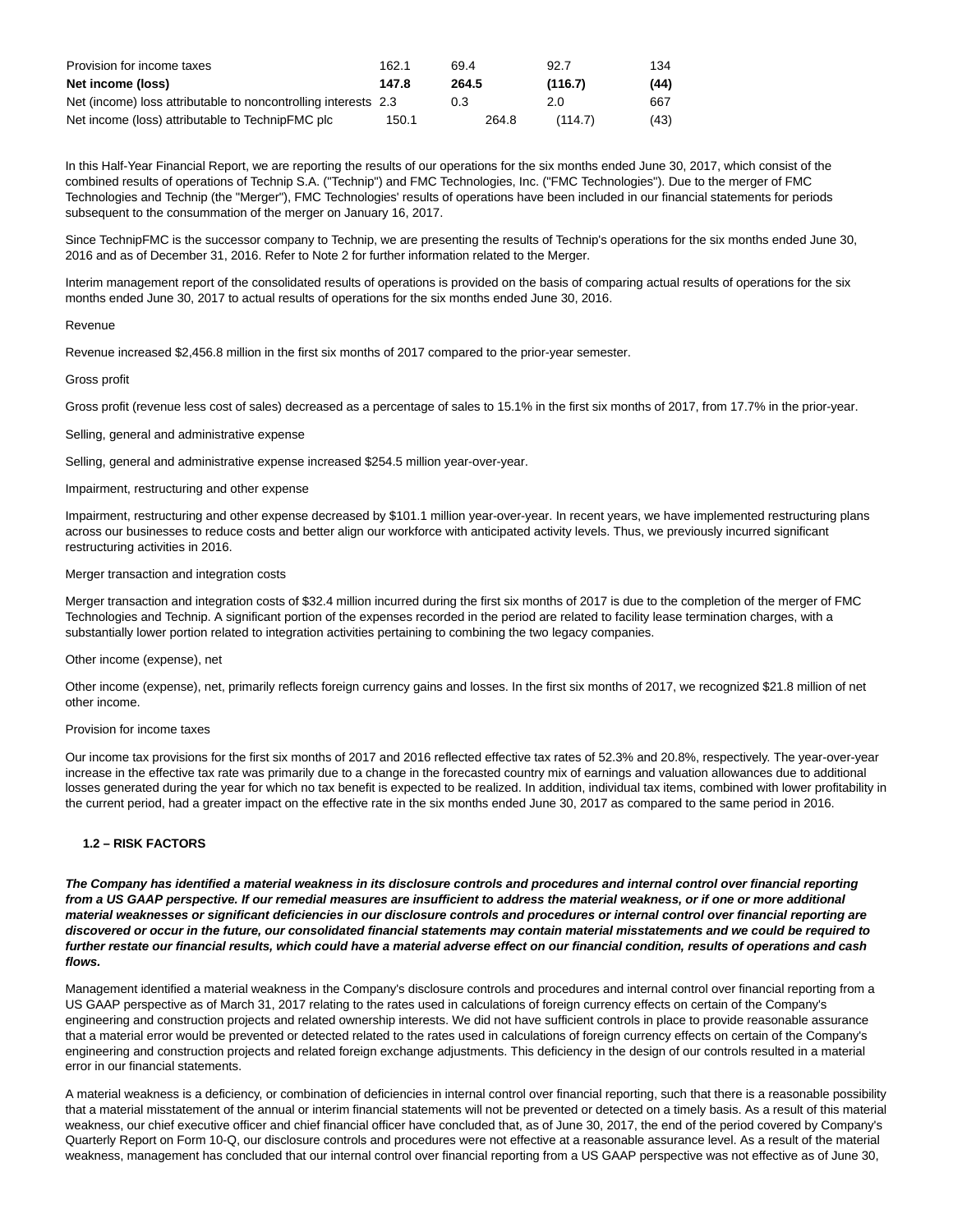# 2017.

The Company has reviewed the process to calculate the foreign currency remeasurement effect and has implemented revisions and additional controls designed to ensure that similar computational errors will not recur. To remediate the material weakness in our internal control over financial reporting, the Company will establish policies and procedures for the review, approval and application of US GAAP to, and disclosure with respect to, calculations of foreign currency effects.

If our remedial measures are insufficient to address the material weakness, or if one or more additional material weaknesses or significant deficiencies in our disclosure controls and procedures or internal control over financial reporting are discovered or occur in the future, our consolidated financial statements may contain material misstatements and we could be required to further restate our financial results, which could have a material adverse effect on our financial condition, results of operations and cash flows, restrict our ability to access the capital markets, require significant resources to correct the weaknesses or deficiencies, subject us to fines, penalties or judgments, harm our reputation or otherwise cause a decline in investor confidence and cause a decline in the market price of our stock.

We cannot provide absolute assurance that additional material weaknesses or significant deficiencies in our disclosure controls and procedures or internal control over financial reporting will not be identified in the future. Any failure to maintain or implement required new or improved controls, or any difficulties we encounter in their implementation, could result in additional significant deficiencies or material weaknesses, cause us to fail to meet our periodic reporting obligations or result in material misstatements in our financial statements. Any such failure could also adversely affect the results of periodic management evaluations and annual auditor attestation reports regarding the effectiveness of our internal control over financial reporting required under Section 404 of the Sarbanes-Oxley Act of 2002 and the rules promulgated under Section 404. The existence of a material weakness could result in errors in our financial statements that could result in a restatement of financial statements, cause us to fail to meet our reporting obligations and cause investors to lose confidence in our reported financial information, leading to a decline in our stock price.

# **Unanticipated changes relating to competitive factors in our industry, including ongoing industry consolidation, may impact our results of operations.**

Our industry, including our customers and competitors, has experienced unanticipated changes in recent years. Moreover, the industry is undergoing consolidation, which may affect demand for our products and services as a result of price concessions or decreased customer capital spending. This consolidation activity could have a significant negative impact on our results of operations, financial condition or cash flows. We are unable to predict what effect consolidations and other competitive factors in the industry may have on prices, capital spending by our customers, our selling strategies, our competitive position, our ability to retain customers or our ability to negotiate favorable agreements with our customers.

# **Demand for our products and services depends on oil and gas industry activity and expenditure levels, which are directly affected by trends in the demand for and price of crude oil and natural gas.**

We are substantially dependent on conditions in the oil and gas industry, including (i) the level of exploration, development and production activity, (ii) capital spending, and (iii) the processing of oil and natural gas in refining units, petrochemical sites and natural gas liquefaction plants by energy companies. Any substantial or extended decline in these expenditures may result in the reduced pace of discovery and development of new reserves of oil and gas and the reduced exploration of existing wells, which could adversely affect demand for our products and services and, in certain instances, result in the cancellation, modification, or re-scheduling of existing orders in our backlog. These factors could have an adverse effect on our revenue and profitability. The level of exploration, development and production activity is directly affected by trends in oil and natural gas prices, which historically have been volatile.

Factors affecting the prices of oil and natural gas include, but are not limited to, the following:

- demand for hydrocarbons, which is affected by worldwide population growth, economic growth rates and general economic and business conditions;
- costs of exploring for, producing and delivering oil and natural gas;
- political and economic uncertainty and socio-political unrest;
- available excess production capacity within the Organization of Petroleum Exporting Countries ("OPEC") and the level of oil production by non-OPEC countries;
- oil refining capacity and shifts in end-customer preferences toward fuel efficiency and the use of natural gas;
- technological advances affecting energy consumption;
- potential acceleration of the development of alternative fuels;
- access to capital and credit markets, which may affect our customers' activity levels and spending for our products and services; and
- natural disasters.

The oil and gas industry has historically experienced periodic downturns, which have been characterized by diminished demand for oilfield services and downward pressure on the prices we charge. The current downturn in the oil and gas industry has resulted in a reduction in demand for oilfield services and could further adversely affect our financial condition, results of operations or cash flows.

# **Our success depends on our ability to implement new technologies and services.**

Our success depends on the ongoing development and implementation of new product designs, including the processes used by us to produce or market our products, and on our ability to protect and maintain critical intellectual property assets related to these developments. If we are not able to obtain patent or other protection of our intellectual property rights, we may not be able to continue to develop our services, products and related technologies to meet evolving industry requirements, and if so, at prices acceptable to our customers.

#### **The industries in which we operate or have operated expose us to potential liabilities, including the installation or use of our products.**

We are subject to potential liabilities arising from equipment malfunctions, equipment misuse, personal injuries and natural disasters, the occurrence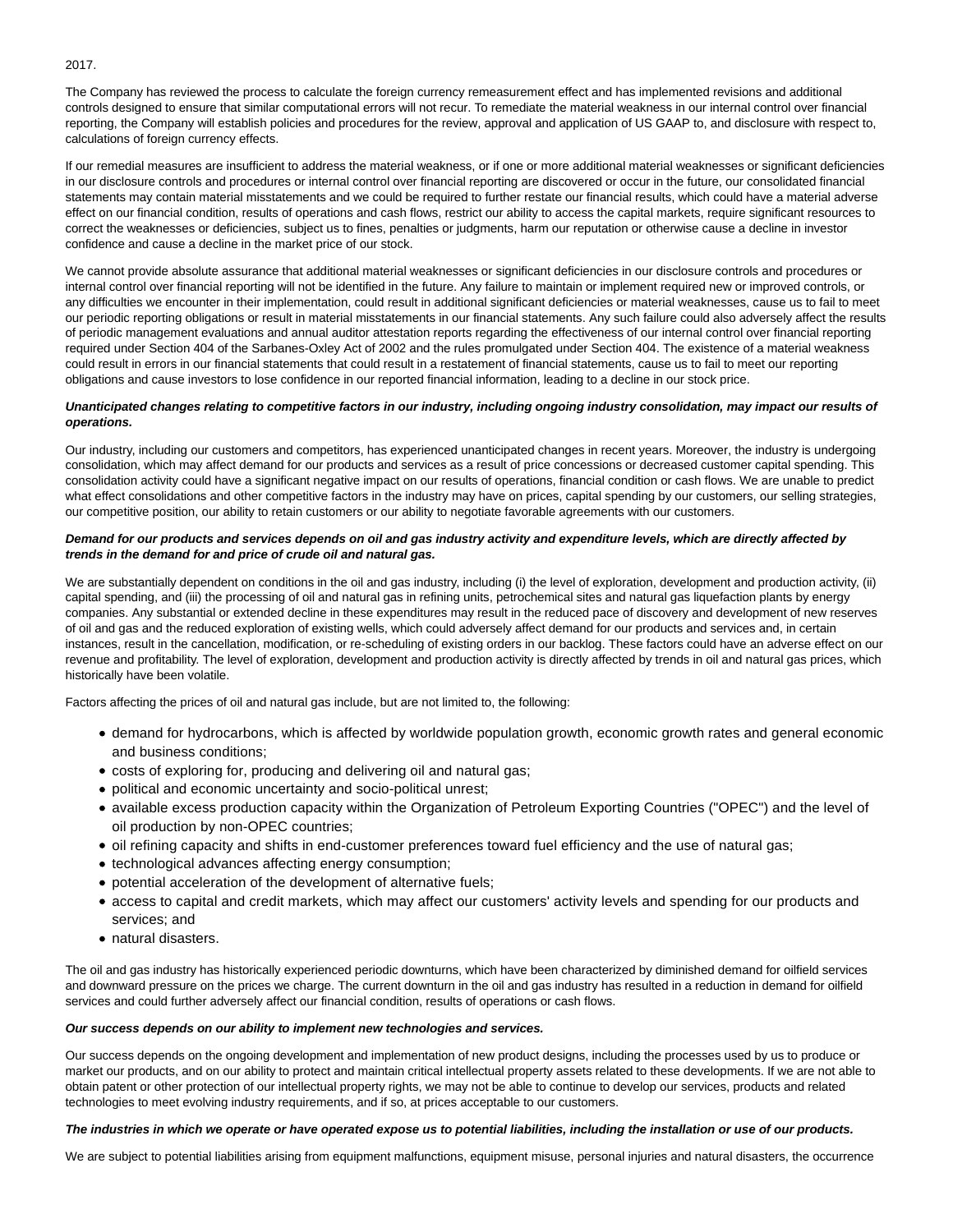of which may result in uncontrollable flows of gas or well fluids, fires and explosions. Although we have obtained insurance against many of these risks, our insurance may not be adequate to cover our liabilities. Further, the insurance may not generally be available in the future or, if available, premiums may not be commercially justifiable. If we incur substantial liability and the damages are not covered by insurance or are in excess of policy limits, or if we were to incur liability at a time when we are not able to obtain liability insurance, such potential liabilities could have a material adverse effect on our business, results of operations, financial condition or cash flows.

## **We may lose money on fixed-price contracts.**

As customary for the types of businesses in which we operate, we often agree to provide products and services under fixed-price contracts. We are subject to material risks in connection with such fixed-price contracts. Actual expenses incurred in executing a fixed-price contract can vary substantially from those originally anticipated for several reasons including, but not limited to, the following:

- unforeseen additional costs related to the purchase of substantial equipment necessary for contract fulfillment;
- mechanical failure of our production equipment and machinery;
- delays caused by local weather conditions and/or natural disasters (including earthquakes and floods); and
- a failure of suppliers or subcontractors to perform their contractual obligations.

The realization of any material risks and unforeseen circumstances could also lead to delays in the execution schedule of a project. We may be held liable to a customer should we fail to meet project milestones or deadlines or to comply with other contractual provisions. Additionally, delays in certain projects could lead to delays in subsequent projects for which production equipment and machinery currently being utilized on a project were intended.

Pursuant to the terms of fixed-price contracts, we are not always able to increase the price of the contract to reflect factors that were unforeseen at the time its bid was submitted. As a result, it is not possible to estimate with complete certainty the final cost or margin of a project at the time of bidding or during the early phases of its execution. Depending on the size of a project, variations from estimated contract performance could have a significant impact on our financial condition, results of operations or cash flows.

# **New capital asset construction projects for vessels and plants are subject to risks, including delays and cost overruns, which could have a material adverse effect on our financial condition or results of operations.**

We seek to continuously upgrade and develop our asset base. Such projects are subject to risks of delay and cost overruns which are inherent to any large construction project and which are the result of numerous factors including, but not limited to, the following:

- shortages of key equipment, materials or skilled labor;
- unscheduled delays in the delivery or ordered materials and equipment;
- issues regarding the design and engineering; and
- shipyard delays and performance issues.

Failure to complete construction in time, or the inability to complete construction in accordance with its design specifications, may result in loss of revenue. Additionally, capital expenditures for construction projects could materially exceed the initially planned investments or can result in delays in putting such assets into operation.

#### **Disruptions in the timely delivery of our backlog could affect our future sales, profitability, and our relationships with our customers.**

Many of the contracts we enter into with our customers require long manufacturing lead times due to complex technical and logistical requirements. These contracts may contain clauses related to liquidated damages or financial incentives regarding on-time delivery, and a failure by us to deliver in accordance with customer expectations could subject us to liquidated damages or loss of financial incentives, reduce our margins on these contracts or result in damage to existing customer relationships. The ability to meet customer delivery schedules for this backlog is dependent on a number of factors, including, but not limited to, access to the raw materials required for production, an adequately trained and capable workforce, subcontractor performance, project engineering expertise and execution, sufficient manufacturing plant capacity and appropriate planning and scheduling of manufacturing resources. Failure to deliver backlog in accordance with expectations could negatively impact our financial performance, particularly in light of the current industry environment where customers may seek to improve their returns or cash flows.

### **We face risks relating to subcontractors, suppliers and our joint venture partners.**

We generally rely on subcontractors, suppliers and our joint venture partners for the performance of our contracts. Although we are not dependent upon any single supplier, certain geographic areas of our business or a project or group of projects may heavily depend on certain suppliers for raw materials or semi-finished goods. Any difficulty faced by us in hiring suitable subcontractors or acquiring equipment and materials could compromise our ability to generate a significant margin on a project or to complete such project within the allocated timeframe.

Any delay on the part of subcontractors, suppliers or joint venture partners in the completion of work, any failure on the part of a subcontractor, supplier or joint venture partner to meet its obligations, or any other event attributable to a subcontractor, supplier or joint venture partner that is beyond our control or not foreseeable by us could lead to delays in the overall progress of the project and/or generate significant extra costs. We are exposed to risks presented by the activities of our subcontractors, suppliers and joint venture partners in connection with the performance of their obligations for a project. If subcontractors, suppliers or joint venture partners refuse to adhere to their contractual obligations with us or are unable to do so due to a deterioration of their financial condition, we may be unable to find a suitable replacement at a comparable price, or at all.

Based on these potential issues, we could be required to compensate our customers. Moreover, the failure of one of our joint venture partners to perform their obligations in a timely and satisfactory manner could lead to additional obligations and costs being imposed on us as we would be potentially obligated to assume our defaulting partner's obligations, Even if we were entitled to make a claim for these extra costs against the defaulting supplier, subcontractor or joint venture partner, we could be unable to recover the entirety of these costs and this could materially adversely affect our business, financial condition or results of operations.

#### **Our businesses are dependent on the continuing services of certain of our key managers and employees.**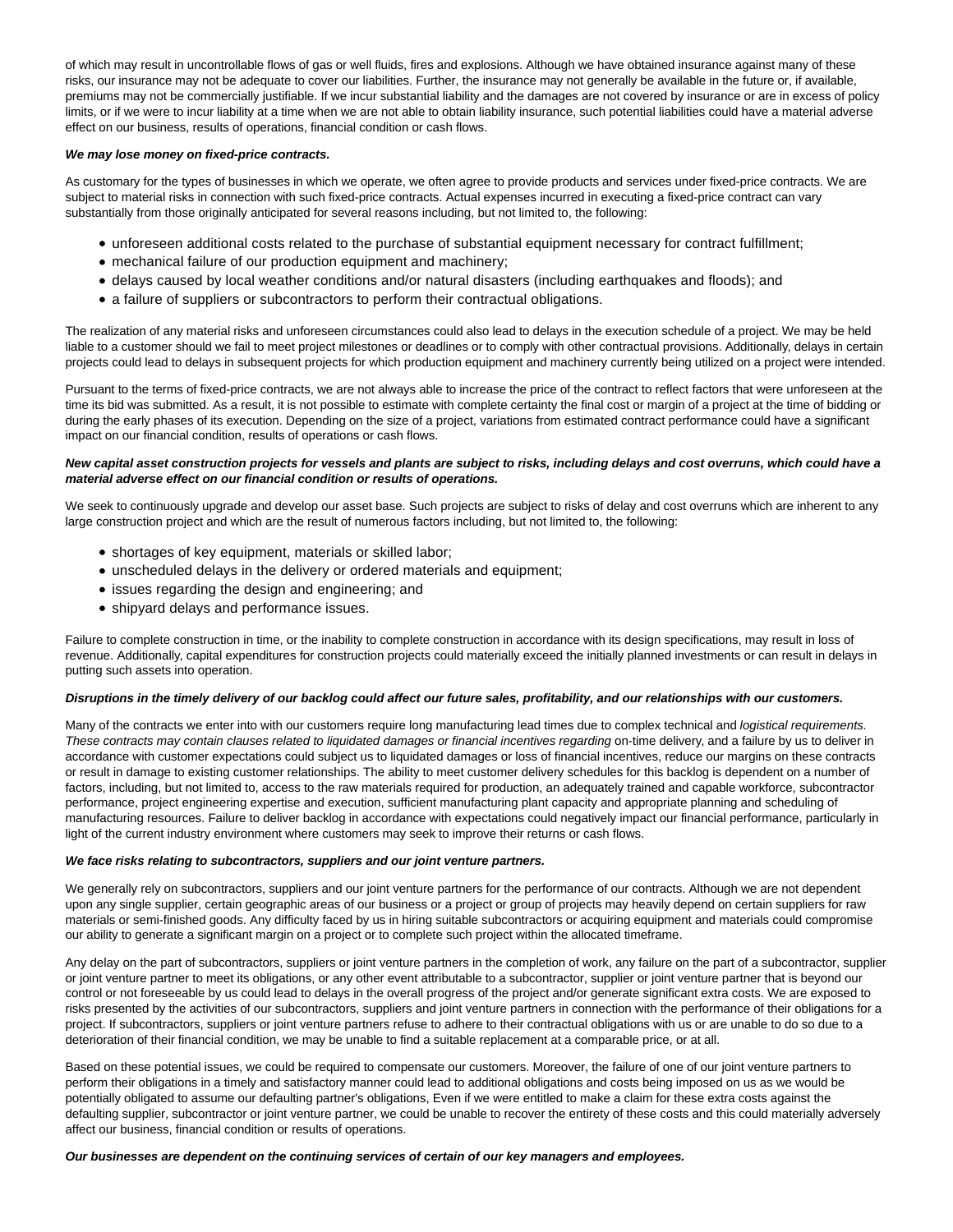We depend on key personnel. The loss of any key personnel could adversely impact our business if we are unable to implement key strategies or transactions in their absence. The loss of qualified employees or an inability to retain and motivate additional highly-skilled employees required for the operation and expansion of our business could hinder our ability to successfully conduct research activities and develop marketable products and services.

## **Pirates endanger our maritime employees and assets.**

We face material piracy risks in the Gulf of Guinea, the Somali Basin and the Gulf of Aden, and, to a lesser extent, in Southeast Asia, Malacca and the Singapore Straits. Piracy represents a risk for both our projects and our vessels which operate and transmit through sensitive maritime areas. Such risks have the potential to significant harm crews and to negatively impact the execution schedule for our projects. If our maritime employees or assets are endangered, additional time may be required to find an alternative solution, which may delay project realization and negatively impact our business, financial condition or results of operations.

# **Due to the types of contracts we enter into and the markets in which we operate, the cumulative loss of several major contracts, customers or alliances may have an adverse effect on our results of operations.**

We often enter into large, long-term contracts that, collectively, represent a significant portion of our revenue. These agreements, if terminated or breached, may have a larger impact on our operating results or our financial condition that shorter-term contracts due to the value at risk. Moreover, the global market for the production, transportation and transformation of hydrocarbons and by-products, as well as the other industrial markets in which we operate, is dominated by a small number of companies. As a result, our business relies on a limited number of customers. If we were to lose several key contracts, customers or alliances over a relative short period of time, we could experience a significant adverse impact on our financial condition, results of operations or cash flows.

# **Our operations require us to comply with numerous regulations, violations of which could have a material adverse effect on our financial condition, results of operations or cash flows.**

Our operations and manufacturing activities are governed by international, regional transnational and national laws and regulations in every place where we operate relating to matters such as environmental, health and safety, labor and employment, import/export control, currency exchange, bribery and corruption and taxation. These laws and regulations are complex, frequently change and have tended to become more stringent over time. In the event the scope of these laws and regulations expand in the future, the incremental cost of compliance could adversely impact our financial condition, results of operations or cash flows.

Our international operations are subject to anti-corruption laws and regulations, such as the U.S. Foreign Corrupt Practices Act of 1977 (the "FCPA"), the U.K. Bribery Act of 2010 (the "Bribery Act"), the Brazilian Anti-Bribery Act (also known as the Brazilian Clean Company Act) and economic and trade sanctions, including those administered by the United Nations, the European Union, the Office of Foreign Assets Control of the U.S. Department of the Treasury ("OFAC") and the U.S. Department of State. The FCPA prohibits providing anything of value to foreign officials for the purposes of obtaining or retaining business or securing any improper business advantage. We may deal with both governments and state-owned business enterprises, the employees of which are considered foreign officials for purposes of the FCPA. The provisions of the Bribery Act extend beyond bribery of foreign public officials and are more onerous than the FCPA in a number of other respects, including jurisdiction, non-exemption of facilitation payments and penalties. Economic and trade sanctions restrict our transactions or dealings with certain sanctioned countries, territories and designated persons.

As a result of doing business in foreign countries, including through partners and agents, we will be exposed to a risk of violating anti-corruption laws and sanctions regulations. Some of the international locations in which we will operate have developing legal systems and may have higher levels of corruption than more developed nations. Our continued expansion and worldwide operations, including in developing countries, our development of joint venture relationships worldwide and the employment of local agents in the countries in which we operate increases the risk of violations of anti-corruption laws and economic and trade sanctions. Violations of anti-corruption laws and economic and trade sanctions are punishable by civil penalties, including fines, denial of export privileges, injunctions, asset seizures, debarment from government contracts (and termination of existing contracts) and revocations or restrictions of licenses, as well as criminal fines and imprisonment. In addition, any major violations could have a significant impact on our reputation and consequently on our ability to win future business.

While we believe we have a strong compliance program, including procedures to minimize and detect fraud in a timely manner, and continue efforts to improve our systems of internal controls, we can provide no assurance that the policies and procedures will be followed at all times or will effectively detect and prevent violations of the applicable laws by one or more of our employees, consultants, agents or partners, and, as a result, we could be subject to penalties and material adverse consequences on our business, financial condition or results of operations.

#### **Compliance with environmental laws and regulations may adversely affect our business and results of operations.**

Environmental laws and regulations in various countries affect the equipment, systems and services we design, market and sell, as well as the facilities where we manufacture our equipment and systems. We are required to invest financial and managerial resources to comply with environmental laws and regulations and believe that we will continue to be required to do so in the future. Failure to comply with these laws and regulations may result in the assessment of administrative, civil and criminal penalties, the imposition of remedial obligations, or the issuance of orders enjoining operations. These laws and regulations, as well as the adoption of new legal requirements or other laws and regulations affecting exploration and development of drilling for crude oil and natural gas, could adversely affect our business and operating results by increasing our costs, limiting the demand for our products and services or restricting our operations.

# **Disruptions in the political, regulatory, economic and social conditions of the countries in which we conduct business could adversely affect our business or results of operations.**

We operate in various countries across the world. Instability and unforeseen changes in any of the markets in which we conduct business, including economically and politically volatile areas such as North Africa, West Africa, the Middle East, and the Commonwealth of Independent States, could have an adverse effect on the demand for our services and products, our financial condition or our results of operations. These factors include, but are not limited to, the following:

nationalization and expropriation;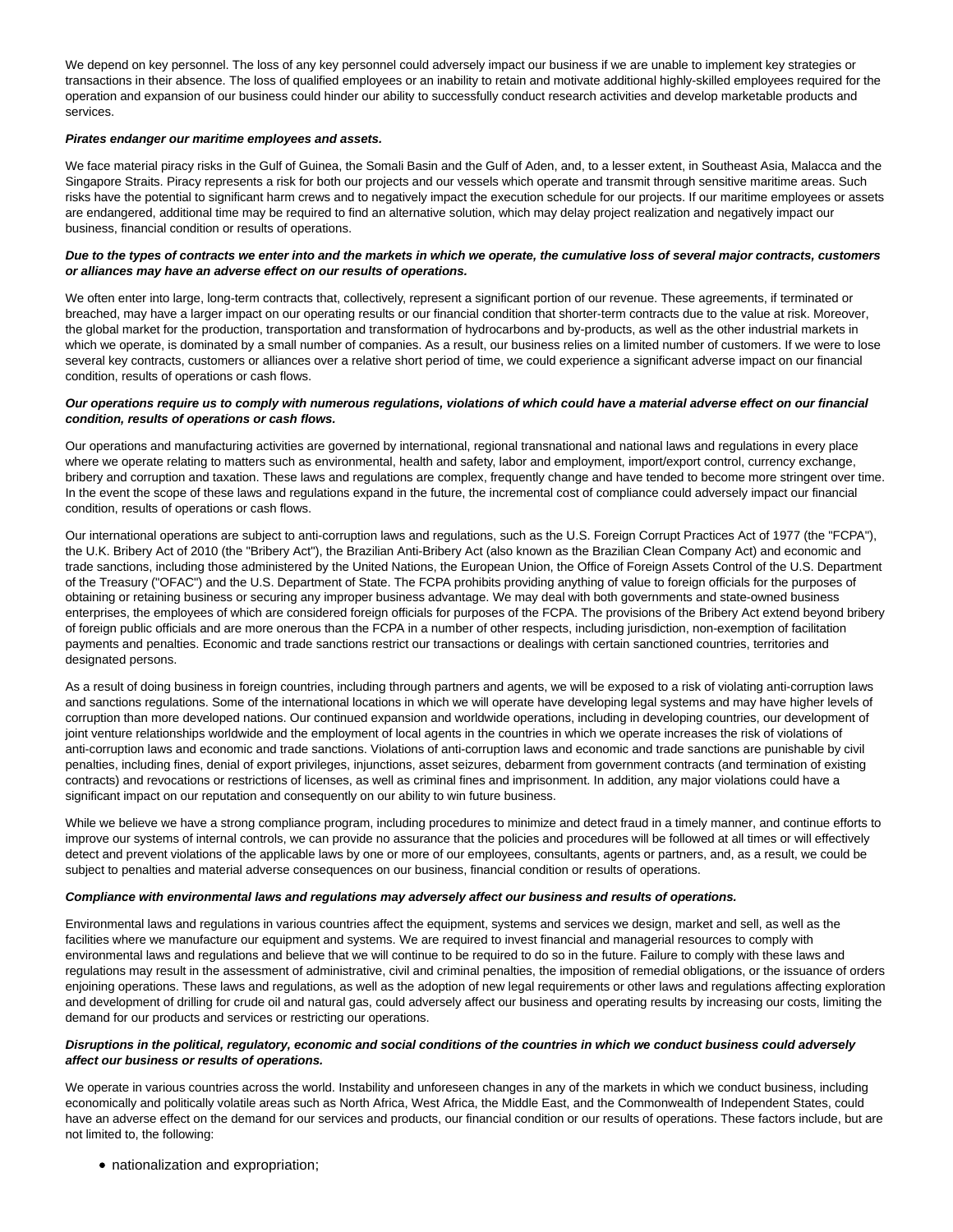- potentially burdensome taxation;
- inflationary and recessionary markets, including capital and equity markets;
- civil unrest, labor issues, political instability, terrorist attacks, cyber-terrorism, military activity and wars;
- supply disruptions in key oil producing countries;
- ability of OPEC to set and maintain production levels and pricing;
- trade restrictions, trade protection measures or price controls;
- foreign ownership restrictions;
- import or export licensing requirements;
- restrictions on operations, trade practices, trade partners and investment decisions resulting from domestic and foreign laws and regulations;
- changes in, and the administration of, laws and regulations;
- inability to repatriate income or capital;
- reductions in the availability of qualified personnel;
- foreign currency fluctuations or currency restrictions; and
- fluctuations in the interest rate component of forward foreign currency rates.

# **DTC and Euroclear Paris may cease to act as depository and clearing agencies for our shares.**

Our shares were issued into the facilities of The Depository Trust Company ("DTC") with respect to shares listed on the New York Stock Exchange ("NYSE") and Euroclear with respect to shares listed on Euronext Paris (DTC and Euroclear being referred to as the "Clearance Services"). The Clearance Services are widely used mechanisms that allow for rapid electronic transfers of securities between the participants in their respective systems, which include many large banks and brokerage firms. The Clearance Services have general discretion to cease to act as a depository and clearing agencies for our shares. If the Clearance Services determine at any time that our shares are not eligible for continued deposit and clearance within their facilities, then we believe that our shares would not be eligible for continued listing on the NYSE or Euronext Paris and trading in our shares would be disrupted. While we would pursue alternative arrangements to preserve the listing and maintain trading, any such disruption could have a material adverse effect on the trading price of our shares.

# **The results of the United Kingdom's referendum on withdrawal from the European Union may have a negative effect on global economic conditions, financial markets and our business.**

We are based in the United Kingdom and have operational headquarters in Paris, France; Houston, Texas, USA; and in London, United Kingdom, with worldwide operations, including material business operations in Europe. In June 2016, a majority of voters in the United Kingdom elected to withdraw from the European Union in a national referendum ("Brexit"). The referendum was advisory, and the terms of any withdrawal are subject to a negotiation period that could last at least two years after the government of the United Kingdom formally initiated its withdrawal process in the first quarter of 2017. Nevertheless, Brexit has created significant uncertainty about the future relationship between the United Kingdom and the European Union and has given rise to calls for certain regions within the United Kingdom to preserve their place in the European Union by separating from the United Kingdom as well as for the governments of other E.U. member states to consider withdrawal.

These developments, or the perception that any of them could occur, could have a material adverse effect on global economic conditions and the stability of the global financial markets and could significantly reduce global market liquidity and restrict the ability of key market participants to operate in certain financial markets. Asset valuations, currency exchange rates and credit ratings may be especially subject to increased market volatility. Lack of clarity about applicable future laws, regulations or treaties as the United Kingdom negotiates the terms of a withdrawal, as well as the operation of any such rules pursuant to any withdrawal terms, including financial laws and regulations, tax and free trade agreements, intellectual property rights, supply chain logistics, environmental, health and safety laws and regulations, immigration laws, employment laws and other rules that would apply to us and our subsidiaries, could increase our costs, restrict our access to capital within the United Kingdom and the European Union, depress economic activity and decrease foreign direct investment in the United Kingdom. For example, withdrawal from the European Union could, depending on the negotiated terms of withdrawal, eliminate the benefit of certain tax-related E.U. directives currently applicable to U.K. companies such as us, including the Parent-Subsidiary Directive and the Interest and Royalties Directive, which could, subject to any relief under an available tax treaty, raise our tax costs.

If the United Kingdom and the European Union are unable to negotiate acceptable withdrawal terms or if other E.U. member states pursue withdrawal, barrier-free access between the United Kingdom and other E.U. member states or among the European Economic Area overall could be diminished or eliminated. Any of these factors could have a material adverse effect on our business, financial condition and results of operations.

# **As an English public limited company, certain capital structure decisions may require stockholder approval which may limit our flexibility to manage our capital structure.**

Under English law, we will only be able to declare dividends, make distributions or repurchase shares (other than out of the proceeds of a new issuance of shares for that purpose) out of "distributable profits." Distributable profits are a company's accumulated, realized profits, to the extent that they have not been previously utilized by distribution or capitalization, less its accumulated, realized losses, to the extent that they have not been previously written off in a reduction or reorganization of capital duly made. In addition, as a public limited company organized under the laws of England and Wales, we may only make a distribution if the amount of our net assets is not less than the aggregate of our called-up share capital and non-distributable reserves and if, to the extent that, the distribution does not reduce the amount of those assets to less that that aggregate.

Following the merger, we capitalized our reserves arising out of the merger by the allotment and issuance by TechnipFMC of a bonus share, which was paid up using such reserves, such that the amount of such reserves so applied, less the nominal value of the bonus share, applied as share premium and accrued to our share premium account. We implemented a court-approved reduction of our capital by way of a cancellation of the bonus share and share premium account in the amount of \$10,177,554,182, which completed on June 29, 2017, in order to create distributable profits to support the payment of possible future dividends or future share repurchases. Our articles of association permit us by ordinary resolution of the stockholders to declare dividends, provided that the directors have made a recommendation as to its amount. The dividend shall not exceed the amount recommended by the directors. The directors may also decide to pay interim dividends if it appears to them that the profits available for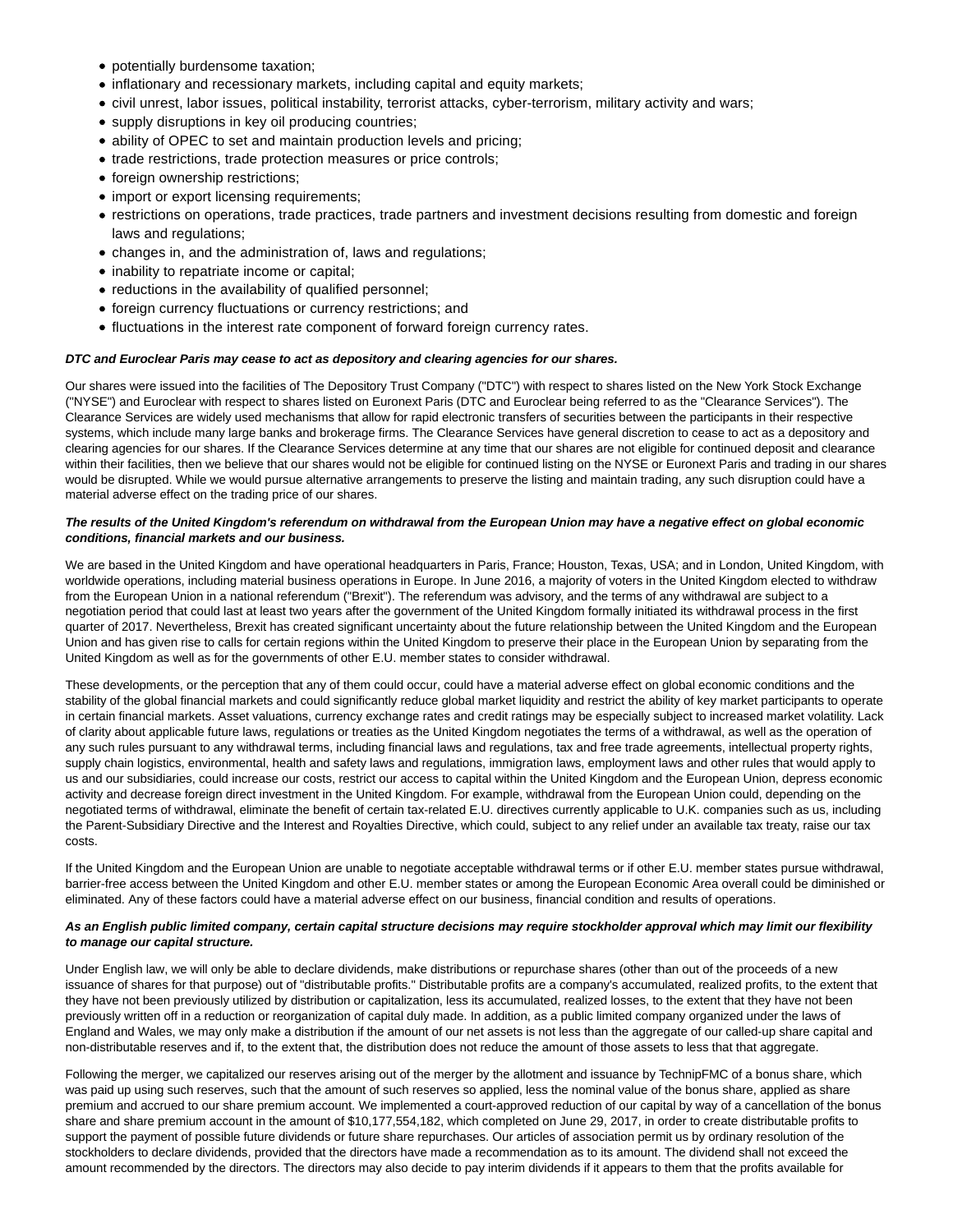distribution justify the payment. When recommending or declaring payment of a dividend, the directors are required under English law to comply with their duties, including considering our future financial requirements.

## **English law requires that we meet certain additional financial requirements before we may declare dividends or repurchase shares.**

Under English law, we will only be able to declare dividends, make distributions or repurchase shares (other than out of the proceeds of a new issuance of shares for that purpose) out of "distributable profits." Distributable profits are a company's accumulated, realized profits, to the extent that they have not been previously utilized by distribution or capitalization, less its accumulated, realized losses, to the extent that they have not been previously written off in a reduction or reorganization of capital duly made. In addition, as a public limited company organized under the laws of England and Wales, we may only make a distribution if the amount of our net assets is not less than the aggregate of our called-up share capital and non-distributable reserves and if, to the extent that, the distribution does not reduce the amount of those assets to less that that aggregate.

Following the merger, we capitalized our reserves arising out of the merger by the allotment and issuance by TechnipFMC of a bonus share, which was paid up using such reserves, such that the amount of such reserves so applied, less the nominal value of the bonus share, applied as share premium and accrued to our share premium account. We implemented a court-approved reduction of our capital by way of a cancellation of the bonus share and share premium account in the amount of \$10,177,554,182, which was completed on June 29, 2017, in order to create distributable profits to support the payment of possible future dividends or future share repurchases. Our articles of association permit us by ordinary resolution of the stockholders to declare dividends, provided that the directors have made a recommendation as to its amount. The dividend shall not exceed the amount recommended by the directors. The directors may also decide to pay interim dividends if it appears to them that the profits available for distribution justify the payment. When recommending or declaring payment of a dividend, the directors are required under English law to comply with their duties, including considering our future financial requirements.

# **Our existing and future debt may limit cash flow available to invest in the ongoing needs of our business and could prevent us from fulfilling our obligations under our outstanding debt.**

We have substantial existing debt. As of June 30, 2017, after giving effect to the Merger, our total debt would have been \$3.8 billion. We also have the capacity under our \$2.5 billion credit facility and bilateral facilities to incur substantial additional debt. Our level of debt could have important consequences. For example, it could:

- make it more difficult for us to make payments on our debt;
- require us to dedicate a substantial portion of our cash flow from operations to the payment of debt service, reducing the availability of our cash flow to fund working capital, capital expenditures, acquisitions, distributions and other general partnership purposes;
- increase our vulnerability to adverse economic or industry conditions;
- limit our ability to obtain additional financing to enable us to react to changes in our business; or
- place us at a competitive disadvantage compared to businesses in our industry that have less debt.

Additionally, any failure to meet required payments on our debt, or failure to comply with any covenants in the instruments governing our debt, could result in an event of default under the terms of those instruments. In the event of such default, the holders of such debt could elect to declare all the amounts outstanding under such instruments to be due and payable.

#### **A downgrade in our debt rating could restrict our ability to access the capital markets.**

The terms of our financing are, in part, dependent on the credit ratings assigned to our debt by independent credit rating agencies. We cannot provide assurance that any of our current credit ratings will remain in effect for any given period of time or that a rating will not be lowered or withdrawn entirely by a rating agency. Factors that may impact our credit ratings include debt levels, capital structure, planned asset purchases or sales, near- and long-term production growth opportunities, market position, liquidity, asset quality, cost structure, product mix, customer and geographic diversification and commodity price levels. A downgrade in our credit ratings, particularly to non-investment grade levels, could limit our ability to access the debt capital markets, refinance our existing debt or cause us to refinance or issue debt with less favorable terms and conditions. Moreover, our revolving credit agreement includes an increase in interest rates if the ratings for our debt are downgraded, which could have an adverse effect on our results of operations. An increase in the level of our indebtedness and related interest costs may increase our vulnerability to adverse general economic and industry conditions and may affect our ability to obtain additional financing.

# **Uninsured claims and litigation against us, including intellectual property litigation, could adversely impact our financial condition, results of operations or cash flows.**

We could be impacted by the outcome of pending litigation, as well as unexpected litigation or proceedings. We have insurance coverage against operating hazards, including product liability claims and personal injury claims related to our products or operating environments in which our employees operate, to the extent deemed prudent by our management and to the extent insurance is available. However, no assurance can be given that the nature and amount of that insurance will be sufficient to fully indemnify us against liabilities arising out of pending and future claims and litigation. Additionally, in individual circumstances, certain proceedings or cases may also lead to our formal or informal exclusion from tenders or the revocation or loss of business licenses or permits. Our financial condition, results of operations or cash flows could be adversely affected by unexpected claims not covered by insurance.

In addition, the tools, techniques, methodologies, programs and components we use to provide our services may infringe upon the intellectual property rights of others. Infringement claims generally result in significant legal and other costs. Royalty payments under licenses from third parties, if available, would increase our costs. If a license were not available, we might not be able to continue providing a particular service or product, which could adversely affect our financial condition, results of operations or cash flows. Additionally, developing non-infringing technologies would increase our costs.

### **Currency exchange rate fluctuations could adversely affect our financial condition, results of operations or cash flows.**

We conduct operations around the world in a number of different currencies. Because a significant portion of our revenue is denominated in currencies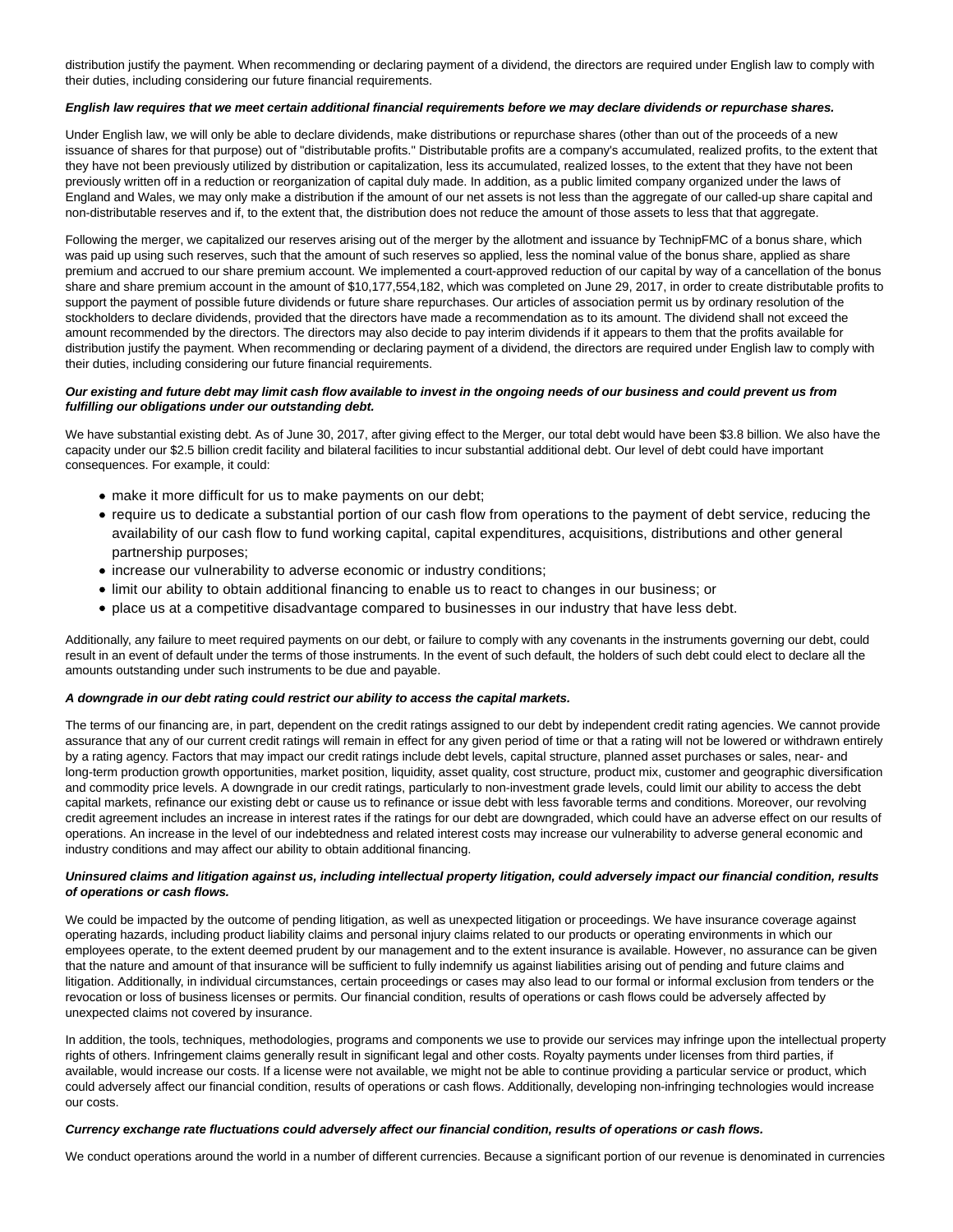other than our reporting currency, the U.S. dollar, changes in exchange rates will produce fluctuations in our revenue, costs and earnings and may also affect the book value of our assets and liabilities and related equity. We do not hedge translation impacts on earnings, and our efforts to engage in hedging transactions to minimize our current exchange rate exposure for transaction impacts may not be successful. Moreover, certain currencies, specifically currencies in countries such as Angola and Nigeria, do not actively trade in the global foreign exchange markets and may subject us to increased foreign currency exposures. As a result, fluctuations in foreign currency exchange rates may adversely affect our financial condition, results of operations or cash flows.

# **We may not realize the cost savings, synergies and other benefits expected from the merger of FMC Technologies and Technip.**

The combination of two independent companies is a complex, costly and time-consuming process. As a result, we will be required to devote significant management attention and resources to integrating the business practices and operations of Technip and FMC Technologies. The integration process may disrupt our businesses and, if ineffectively implemented, could preclude realization of the full benefits expected from the merger. Our failure to meet the challenges involved in successfully integrating the operations of Technip and FMC Technologies or otherwise to realize the anticipated benefits of the merger could cause an interruption of our operations and could seriously harm our results of operations. In addition, the overall integration of Technip and FMC Technologies may result in material unanticipated problems, expenses, liabilities, competitive responses, loss of client relationships and diversion of management's attention, and may cause our stock prices to decline. The difficulties of combining the operations of Technip and FMC Technologies include, but is not limited to, the following:

- managing a significantly larger company;
- coordinating geographically separate organizations;
- the potential diversion of management focus and resources from other strategic opportunities and from operational matters;
- aligning and executing our strategy;
- retaining existing customers and attracting new customers;
- maintaining employee morale and retaining key management and other employees;
- integrating two unique business cultures, which may prove to be incompatible;
- the possibility of faulty assumptions underlying expectations regarding the integration process;
- consolidating corporate and administrative infrastructures and eliminating duplicative operations;
- coordinating distribution and marketing efforts;
- integrating IT, communications and other systems;
- changes in applicable laws and regulations;
- managing tax costs or inefficiencies associated with integrating our operations;
- unforeseen expenses or delays associated with the merger; and
- taking actions that may be required in connection with obtaining regulatory approvals.

Many of these factors will be outside our control and any one of them could result in increased costs, decreased revenue and diversion of management's time and energy, which could materially impact our business, financial condition and results of operations. In addition, even if the operations of Technip and FMC Technologies are successfully integrated, we may not realize the full benefits of the merger, including the synergies, cost savings or sales or growth opportunities that we expect. These benefits may not be achieved within the anticipated time frame, or at all. As a result, we cannot assure that the combination of Technip and FMC Technologies will result in the realization of the full benefits expected from the merger.

#### **We may incur significant merger-related costs.**

We have incurred and expect to incur a number of non-recurring direct and indirect costs associated with the merger. In addition to the cost and expenses associated with the consummation of the merger, there are also processes, policies, procedures, operations, technologies and systems that must be integrated in connection with the merger and the integration of Technip and FMC Technologies. While both Technip and FMC Technologies have assumed that a certain level of expenses would be incurred in connection with the merger and continue to assess the magnitude of these costs, there are many factors beyond our control that could affect the total amount or the timing of the integration and implementation expenses. There may also be additional unanticipated significant costs in connection with the merger that we may not recoup. These costs and expenses could reduce the realization of efficiencies and strategic benefits we expect to achieve from the merger. Although we expect that these benefits will offset the transaction expenses and implementation costs over time, this net benefit may not be achieved in the near term or at all.

#### **A failure of our IT infrastructure could adversely impact our business and results of operations.**

The efficient operation of our business is dependent on our IT systems. Accordingly, we rely upon the capacity, reliability and security of our IT hardware and software infrastructure and our ability to expand and update this infrastructure in response to changing needs. Despite our implementation of security measures, our systems are vulnerable to damages from computer viruses, natural disasters, incursions by intruders or hackers, failures in hardware or software, power fluctuations, cyber terrorists and other similar disruptions. Additionally, we rely on third parties to support the operation of our IT hardware and software infrastructure, and in certain instances, utilize web-based applications. Although no such material incidents have occurred to date, the failure of our IT systems or those of our vendors to perform as anticipated for any reason or any significant breach of security could disrupt our business and result in numerous adverse consequences, including reduced effectiveness and efficiency of operations, inappropriate disclosure of confidential and proprietary information, reputational harm, increased overhead costs and loss of important information, which could have a material adverse effect on our business and results of operations. In addition, we may be required to incur significant costs to protect against damage caused by these disruptions or security breaches in the future.

# **The IRS may not agree that we should be treated as a foreign corporation for U.S. federal tax purposes and may seek to impose an excise tax on gains recognized by certain individuals.**

Although we are incorporated in the United Kingdom, the U.S. Internal revenue Service (the "IRS") may assert that we should be treated as a U.S. "domestic" corporation (and, therefore, a U.S. tax resident) for U.S. federal income tax purposes pursuant to Section 7874 of the U.S. Internal Revenue Code of 1986, as amended (the "Code"). For U.S. federal income tax purposes, a corporation is generally considered a U.S. "domestic"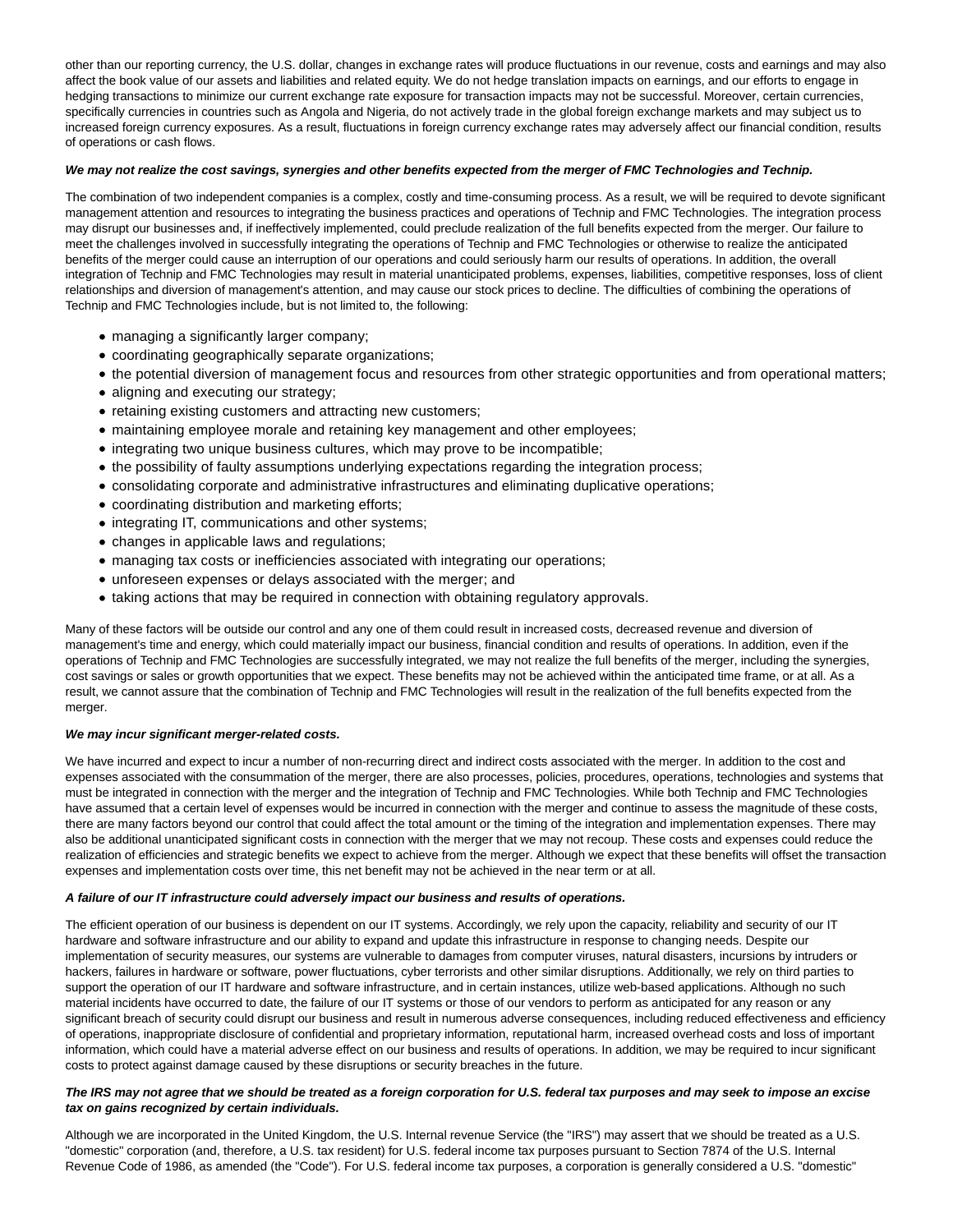corporation (or U.S. tax resident) if it is organized in the United States, and a corporation is generally considered a "foreign" corporation (or non-U.S. tax resident) if it is not a U.S. domestic corporation. Because we are an entity incorporated in England and Wales, we would generally be classified as a foreign corporation (or non-U.S. tax resident) under these rules. Section 7874 provides an exception under which a foreign incorporated entity may, in certain circumstances, be treated as a U.S. domestic corporation for U.S. federal income tax purposes.

Unless we have satisfied the substantial business activities exception, as defined in Section 7874 and described in more detail below (the "Substantial Business Activities Exception"), we will be treated as a U.S. domestic corporation (that is, as a U.S. tax resident) for U.S. federal income tax purposes under Section 7874 if the percentage (by vote or value) of our shares considered to be held by former holders of FMCTI Shares after the merger by reason of holding FMCTI Shares for purposes of Section 7874 (the "Section 7874 Percentage") is (i) 60% or more (if, as expected, the Third Country Rule (defined below) applies) or (ii) 80% or more (if the Third Country Rule does not apply). In order for us to satisfy the Substantial Business Exception, at least 25% of the employees (by headcount and compensation), real and tangible assets and gross income of our expanded affiliated group must be based, located and derived, respectively, in the United Kingdom. The Substantial Business Activities Exception is not expected to be satisfied. In addition, the IRS and the U.S. Department of the Treasury have issued a rule that generally provides that if (i) there is an acquisition of a domestic company by a foreign company in which the Section 7874 Percentage is at least 60%, and (ii) in a related acquisition, such foreign acquiring company acquires another foreign corporation and the foreign acquiring company is not subject to tax as a resident in the foreign country in which the acquired foreign corporation was subject to tax as a resident prior to the transactions, then the foreign acquiring company will be treated as a U.S. domestic company for U.S. federal income tax purposes (the "Third Country Rule"). Because we are a tax resident in the United Kingdom and not a tax resident in France as Technip was, we expect that we would be treated as a U.S. domestic corporation for U.S. federal income tax purposes under the Third Country Rule if the Section 7874 Percentage were at least 60%.

In addition, if the Section 7874 Percentage is calculated to be at least 60%, Section 7874 and the rules related thereto may impose an excise tax under Section 4985 of the Code (the "Section 4985 Excise Tax") on the gain recognized by certain "disqualified individuals" (including officers and directors of a U.S. company) on certain stock-based compensation held thereby at a rate equal to 15%, even if the Third Country Rule were to apply such that we were treated as a U.S. domestic corporation for U.S. federal income tax purposes. We may, if we determine that it is appropriate, provide disqualified individuals with a payment with respect to the excise tax, so that, on a net after-tax basis, they would be in the same position as if no such excise tax had been applied.

We believe that the Section 7874 Percentage was less than 60% such that the Third Country Rule is not expected to apply to us and the Section 4985 Excise Tax is not expected to apply to any such "disqualified individuals." However, the calculation of the Section 7874 Percentage is complex and is subject to detailed Treasury regulations (the application of which is uncertain in various respects and would be impacted by changes in such Treasury regulations). In addition, there can be no assurance that there will not be a change in law, including with retroactive effect, which might cause us to be treated as a U.S. domestic corporation for U.S. federal income tax purposes. Accordingly, we cannot assure you that the IRS will agree with our position and/or would not successfully challenge our status as a foreign corporation.

#### **U.S. tax laws and/or IRS guidance could affect our ability to engage in certain acquisition strategies and certain internal restructurings.**

Even if we are treated as a foreign corporation for U.S. federal income tax purposes, Section 7874 and U.S. Treasury regulations promulgated thereunder may adversely affect our ability to engage in certain future acquisitions of U.S. businesses in exchange for our equity or to otherwise restructure the non-U.S. members of our group, which may affect the tax efficiencies that otherwise might be achieved in such potential future transactions or restructurings.

In addition, the IRS and the U.S. Treasury have issued final and temporary regulations providing that, even if we are treated as a foreign corporation for U.S. federal income tax purposes, certain intercompany debt instruments issued on or after April 4, 2016 will be treated as equity for U.S. federal income tax purposes, therefore limiting U.S. tax benefits and resulting in possible U.S. withholding taxes. These regulations may adversely affect our future effective tax rate and could also impact our ability to engage in future restructurings if such transactions cause an existing intercompany debt instrument to be treated as reissued for U.S. federal income tax purposes.

# **We are subject to tax laws of numerous jurisdictions, and challenges to the interpretations of, or future changes to, such laws could adversely affect us.**

We and our subsidiaries are subject to tax laws and regulations in the United Kingdom, the United States, France and numerous other jurisdictions in which we and our subsidiaries operate. These laws and regulations are inherently complex, and we will be obligated to make judgments and interpretations about the application of these laws and regulations to our operations and businesses. The interpretation and application of these laws and regulations could be challenged by the relevant governmental authorities, which could result in administrative or judicial procedures, actions or sanctions, which could be material.

In addition, the U.S. Congress, the U.K. Government, the Organization for Economic Co-operation and Development, and other government agencies in jurisdictions where we and our affiliates do business have had an extended focus on issues related to the taxation of multinational corporations. One example is in the area of "base erosion and profit shifting" where payments are made between affiliates from a jurisdiction with high tax rates to a jurisdiction with lower tax rates. Additionally, recent legislative proposals would treat us as a U.S. domestic corporation if our management and control of TechnipFMC and its affiliates were determined to be located primarily in the United States and/or would reduce the Section 7874 Percentage threshold at or above which we would be treated as a U.S. domestic corporation. Thus, the tax laws in the United States, the United Kingdom and other countries in which we and our affiliates do business could change on a retroactive basis and any such changes could adversely affect us. Furthermore, the interpretation and application of domestic or international tax laws made by us and by our subsidiaries could differ from that of the relevant governmental authority, which could result in administrative or judicial procedures, actions or sanctions, which could be material.

#### **We may not qualify for benefits under the tax treaties entered into between the United Kingdom and other countries.**

We operate in a manner such that we believe we are eligible for benefits under the tax treaties between the United Kingdom and other countries, notably the United States. However, our ability to qualify for such benefits will depend on whether we are treated as a U.K. tax resident and upon the requirements contained in each treaty and the applicable domestic laws, as the case may be, on the facts and circumstances surrounding our operations and management, and on the relevant interpretation of the tax authorities and courts. The failure by us or our subsidiaries to qualify for benefits under the tax treaties entered into between the United Kingdom and other countries could result in adverse tax consequences to us and could result in certain tax consequences of owning and disposing of our shares.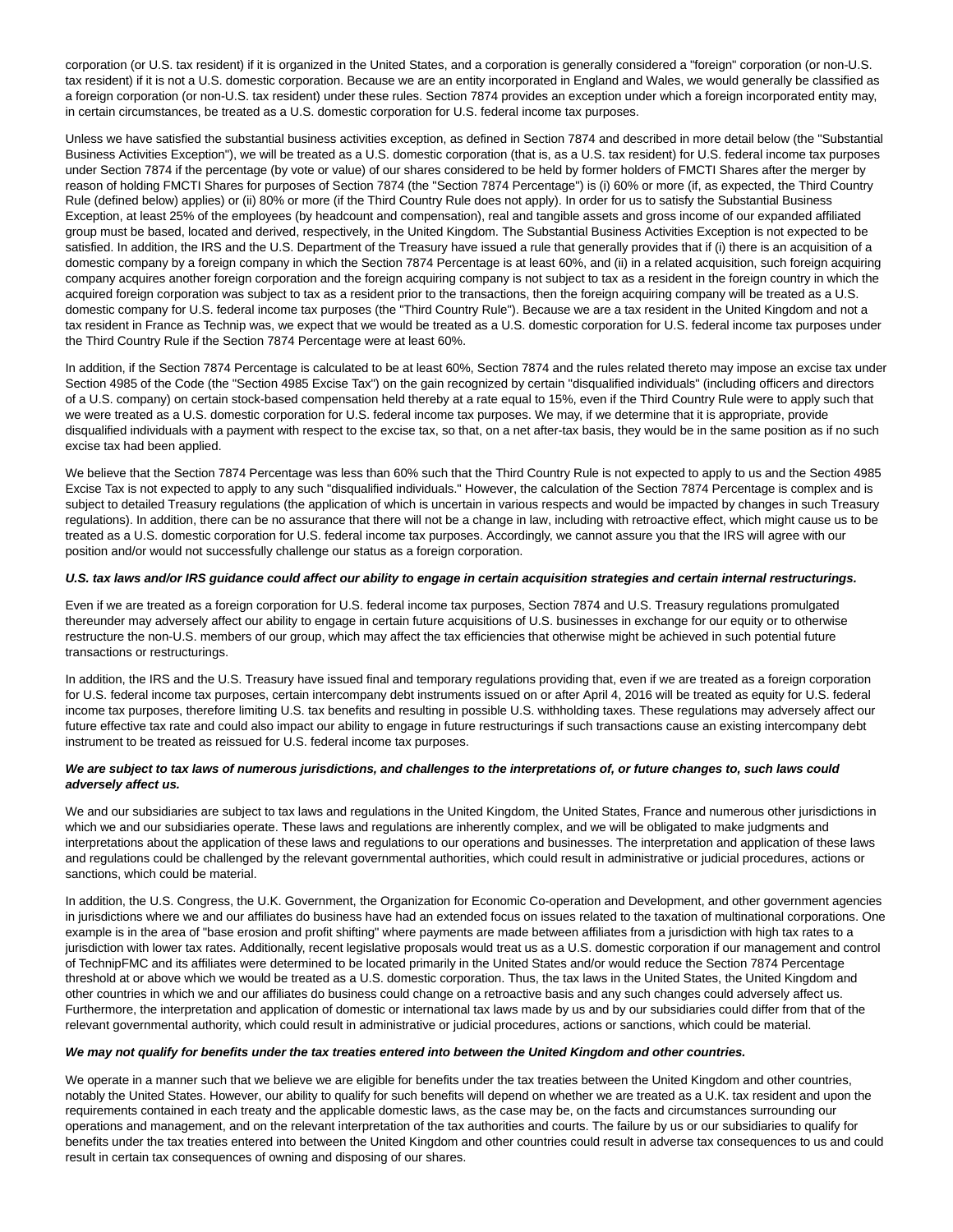# **We intend to operate so as to be treated exclusively as a resident of the United Kingdom for tax purposes, but French or other tax authorities may seek to treat us as a tax resident of another jurisdiction.**

We are incorporated in England and Wales. English law currently provides that we will be regarded as being a U.K. resident for tax purposes from incorporation and shall remain so unless (i) we are concurrently a resident in another jurisdiction (applying the tax residence rules of that jurisdiction) that has a double tax treaty with the United Kingdom and (ii) there is a tiebreaker provision in that tax treaty which allocates exclusive residence to that other jurisdiction.

In this regard, we have a permanent establishment in France to satisfy certain French tax requirements imposed by the French Tax Code with respect to the Technip Merger. Although it is intended that we will be treated as having our exclusive place of tax residence in the United Kingdom, the French tax authorities may claim that we are a tax resident of France if we were to fail to maintain our "place of effective management" in the United Kingdom due to the French tax authorities having deemed that certain strategic decisions of TechnipFMC have been taken at the level of our French permanent establishment rather than in the United Kingdom. Any such claim would need to be settled between the French and the U.K. tax authorities pursuant to the mutual assistance procedure provided for by the tax treaty dated June 19, 2008 concluded between France and the U.K. (the "France-U.K. Treaty"), and there is no assurance that these authorities would reach an agreement that we will remain exclusively a U.K. tax resident, which could materially and adversely affect our business, financial condition, results of operations and future prospects. A failure to maintain exclusive tax residency in the United Kingdom could result in adverse tax consequences to us and our subsidiaries and could result in different tax consequences of owning and disposing of our shares.

# **1.3 – RELATED PARTY TRANSACTIONS**

Related party transactions that have taken place in the first six months of the year have not materially affected the financial position or performance of TechnipFMC during that period.

# **2 DIRECTORS' RESPONSIBILITY STATEMENT**

The members of the Audit Committee of the Company, on behalf of the Board of Directors, confirm that, to the best of their knowledge:

- the condensed consolidated interim financial statements have been prepared in accordance with International Accounting Standard ("IAS") 34: 'Interim Financial Reporting', as adopted by the European Union and gives a true and fair view of the assets, liabilities, financial position and profit or loss of TechnipFMC; and
- the interim management report includes a fair review of the information required by:
	- Disclosure and Transparency Rule 4.2.7R, which requires an indication of important events that have occurred during the first six months of the financial year and their impact on the condensed consolidated interim financial statements, and a description of the principal risks and uncertainties for the remaining six months of the financial year, and
	- Disclosure and Transparency Rule 4.2.8R, which requires disclosure of material related-party transactions in the first six months and that have materially affected the financial position or performance of the enterprise during that period and any material changes in the related-party transactions described in the last annual report.

By order of the Audit Committee on behalf of the Board of Directors,

Douglas J. Pferdehirt

Chief Executive Officer

August 3, 2017

# **3 2017 INTERIM CONDENSED CONSOLIDATED FINANCIAL STATEMENTS (UNAUDITED)**

# **3.1 – CONDENSED CONSOLIDATED STATEMENT OF INCOME (UNAUDITED)**

| In millions of U.S. dollars                 | <b>Notes</b> | 1st Half-Year 1st Half-Year<br>2017 | 2016    |
|---------------------------------------------|--------------|-------------------------------------|---------|
| Revenue:                                    |              |                                     |         |
| Service revenue                             |              | 5,926.1                             | 4,729.6 |
| Product revenue                             |              | 1,217.3                             | 46.6    |
| Lease and other income                      |              | 89.6                                |         |
| Total revenue                               |              | 7,233.0                             | 4,776.2 |
| Cost and expenses:                          |              |                                     |         |
| Cost of service revenue                     |              | 4,885.7                             | 3,899.0 |
| Cost of product revenue                     |              | 1,192.5                             | 32.7    |
| Cost of lease and other revenue             |              | 62.7                                |         |
| Selling, general and administrative expense |              | 545.2                               | 290.7   |
| Research and development expense            |              | 92.5                                | 45.8    |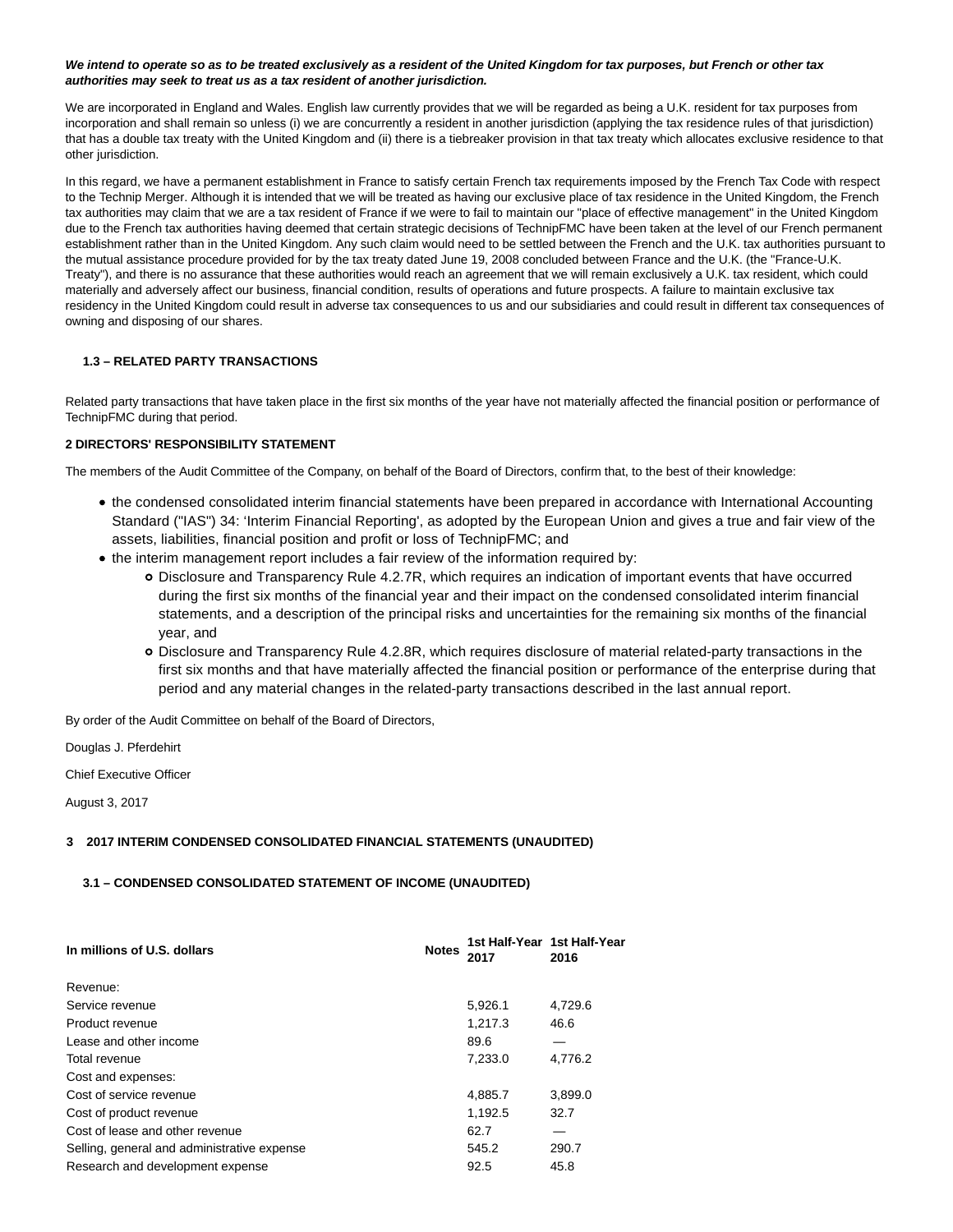| Impairment, Restructuring and other expense                |   | (1.7)   | 99.4    |
|------------------------------------------------------------|---|---------|---------|
| Merger transaction and integration costs                   |   | 32.4    | 16.7    |
| Total costs and expenses                                   |   | 6,809.3 | 4,384.3 |
| Other income (*)                                           |   | 926.3   | 484.7   |
| Other expense (*)                                          |   | (904.5) | (525.2) |
| Income (loss) from equity affiliates                       |   | 22.1    | 14.7    |
| Income (loss) before net interest expense and income taxes |   | 467.6   | 366.1   |
| Financial income                                           |   | 50.6    | 32.4    |
| Financial expense                                          |   | (208.3) | (64.6)  |
| Income (loss) before income taxes                          |   | 309.9   | 333.9   |
| Provision for income taxes                                 | 4 | 162.1   | 69.4    |
| <b>NET INCOME (LOSS)</b>                                   |   | 147.8   | 264.5   |
| Net (income) attributable to non-controlling interests     |   | 2.3     | 0.3     |
| Net income (loss) attributable to TechnipFMC plc           |   | 150.1   | 264.8   |
| Earnings per share (in U.S. dollar)                        | 5 | 0.32    | 2.23    |
| Diluted earnings per share (in U.S. dollar)                | 5 | 0.32    | 2.20    |

(\*) Mainly includes foreign exchange gains and losses

# **3.2 – CONDENSED CONSOLIDATED STATEMENT OF COMPREHENSIVE INCOME (UNAUDITED)**

| In millions of U.S. dollars                                                                                                        | 2017           | 1st Half-Year 1st Half-Year<br>2016 |
|------------------------------------------------------------------------------------------------------------------------------------|----------------|-------------------------------------|
| Net income<br>Other comprehensive income (loss), net of tax:                                                                       | 147.8          | 264.5                               |
| Other comprehensive income to be reclassified to statement of income<br>in subsequent periods:                                     | 29.0           | 68.5                                |
| Exchange differences on translating entities operating in foreign currency                                                         | (35.0)         | (24.2)                              |
| Cash flow hedging                                                                                                                  | 87.5           | 136.1                               |
| Income tax effect                                                                                                                  | (23.5)         | (43.4)                              |
| Other comprehensive income not being reclassified to statement of income<br>in subsequent periods:                                 | (1.4)          | (4.1)                               |
| Actuarial gains (losses) on defined benefit plans                                                                                  | (2.4)          | (6.9)                               |
| Income tax effect                                                                                                                  | 1.0            | 2.8                                 |
| <b>COMPREHENSIVE INCOME (LOSS)</b>                                                                                                 | 175.4          | 328.9                               |
| Comprehensive (income) loss attributable to noncontrolling interests<br>Comprehensive income (loss) attributable to TechnipFMC plc | (2.3)<br>177.7 | 0.1<br>328.8                        |
|                                                                                                                                    |                |                                     |

# **3.3 – CONDENSED CONSOLIDATED STATEMENT OF FINANCIAL POSITION (UNAUDITED)**

# **ASSETS**

| In millions of U.S. dollars        |     |          | Notes June 30, 2017 December 31, 2016 |
|------------------------------------|-----|----------|---------------------------------------|
| Property, plant and equipment, net |     | 4,192.6  | 2,620.1                               |
| Goodwill                           | 2/6 | 9.108.8  | 3,718.3                               |
| Intangible assets, net             | 2/6 | 1.444.4  | 255.4                                 |
| Investments in equity affiliates   |     | 214.3    | 177.8                                 |
| Other financial assets             |     | 404.2    | 250.2                                 |
| Deferred income taxes              |     | 441.4    | 591.0                                 |
| Derivative financial instruments   |     | 80.1     | 190.8                                 |
| Total non-current assets           |     | 15.885.8 | 7,803.6                               |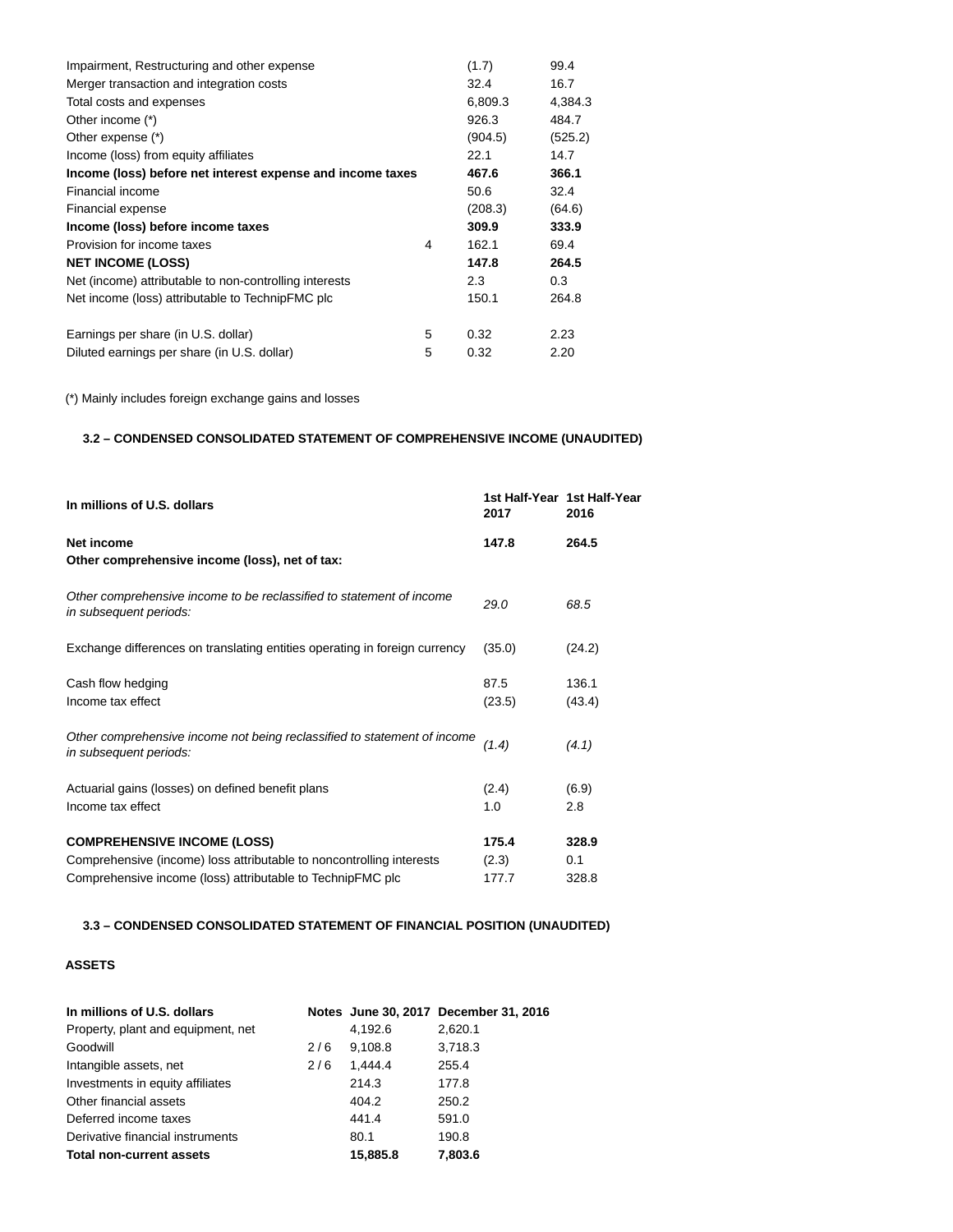| Inventories, net                             | 899.1    | 334.7    |
|----------------------------------------------|----------|----------|
| Construction contracts - amounts in assets 7 | 1,363.9  | 485.8    |
| Advances paid to suppliers                   | 1,077.6  | 711.5    |
| Derivative financial instruments             | 80.8     | 47.2     |
| Trade receivables, net                       | 1,963.7  | 2,024.5  |
| Income taxes receivable                      | 363.6    | 265.0    |
| Other current assets                         | 1,002.9  | 799.1    |
| Cash and cash equivalents                    | 7,179.1  | 6,269.3  |
| <b>Total current assets</b>                  | 13,930.7 | 10,937.1 |
| <b>TOTAL ASSETS</b>                          | 29,816.5 | 18.740.7 |

# **EQUITY AND LIABILITIES**

| In millions of U.S. dollars                                                 |                |          | Notes June 30, 2017 December 31, 2016 |
|-----------------------------------------------------------------------------|----------------|----------|---------------------------------------|
| Ordinary shares                                                             | 8              | 467.2    | 114.7                                 |
| Ordinary shares held in employee benefit trust                              | 8              | (5.3)    |                                       |
| Treasury shares, at cost                                                    | 8              |          | (44.5)                                |
| Share premium                                                               |                |          | 2,694.7                               |
| Retained earnings, Net income (loss) and Other reserves                     |                | 12,999.7 | 2,299.6                               |
| Total TechnipFMC plc shareholders' equity                                   |                | 13,461.6 | 5,064.5                               |
| Non-controlling interests                                                   |                | (1.9)    | (11.7)                                |
| <b>Total equity</b>                                                         |                | 13,459.7 | 5,052.8                               |
| Long-term debt, less current portion                                        | 9              | 2,555.1  | 1,658.5                               |
| Accrued pension and other post-retirement benefits,<br>less current portion |                | 394.2    | 160.0                                 |
| Derivative financial instruments                                            |                | 75.6     | 370.0                                 |
| Deferred income taxes                                                       |                | 344.7    | 153.7                                 |
| Other non-current liabilities                                               | 10             | 418.0    | 159.5                                 |
| <b>Total non-current liabilities</b>                                        |                | 3,787.6  | 2,501.7                               |
| Short-term debt and current portion of long-term                            | 9              | 1,546.2  | 894.4                                 |
| Accounts payable, trade                                                     |                | 4,092.7  | 3,883.2                               |
| Construction contracts - amounts in liabilities                             | $\overline{7}$ | 3,720.9  | 3,363.9                               |
| Derivative financial instruments                                            |                | 131.9    | 216.7                                 |
| Advance payments                                                            |                | 129.6    | 411.1                                 |
| Accrued payroll                                                             |                | 379.7    | 307.7                                 |
| Income taxes payable                                                        |                | 275.4    | 317.5                                 |
| Other current liabilities                                                   | 10             | 2,292.8  | 1,791.7                               |
| <b>Total current liabilities</b>                                            |                | 12,569.2 | 11,186.2                              |
| <b>Total liabilities</b>                                                    |                | 16,356.8 | 13,687.9                              |
| <b>TOTAL EQUITY AND LIABILITIES</b>                                         |                | 29,816.5 | 18,740.7                              |

# **3.4 – CONDENSED CONSOLIDATED STATEMENT OF CASH FLOWS (UNAUDITED)**

| In millions of U.S. dollars                                                                        | <b>Notes</b> | 1st Half-Year 1st Half-Year<br>2017 | 2016    |
|----------------------------------------------------------------------------------------------------|--------------|-------------------------------------|---------|
| Net income (loss)                                                                                  |              | 147.8                               | 264.5   |
| Adjustments to reconcile net income (loss) to cash provided (required)<br>by operating activities: |              |                                     |         |
| Depreciation                                                                                       |              | 187.6                               | 137.7   |
| Amortization                                                                                       | 2            | 127.4                               | 10.0    |
| Employee benefit plan and share-based compensation costs                                           |              | 38.5                                | 9.2     |
| Unrealized loss on derivative instruments and foreign exchange                                     |              | (82.9)                              | 4.6     |
| Deferred income tax provision (benefit)                                                            |              | (19.4)                              | (109.3) |
| Impairments                                                                                        |              | 0.8                                 |         |
| Other                                                                                              |              | (11.4)                              | 90.4    |
| Changes in operating assets and liabilities, net of effects of acquisitions                        |              |                                     |         |
| Trade receivables, net and construction contracts – assets                                         |              | 715.1                               | (398.9) |
| Inventories, net                                                                                   |              | 190.2                               | 38.9    |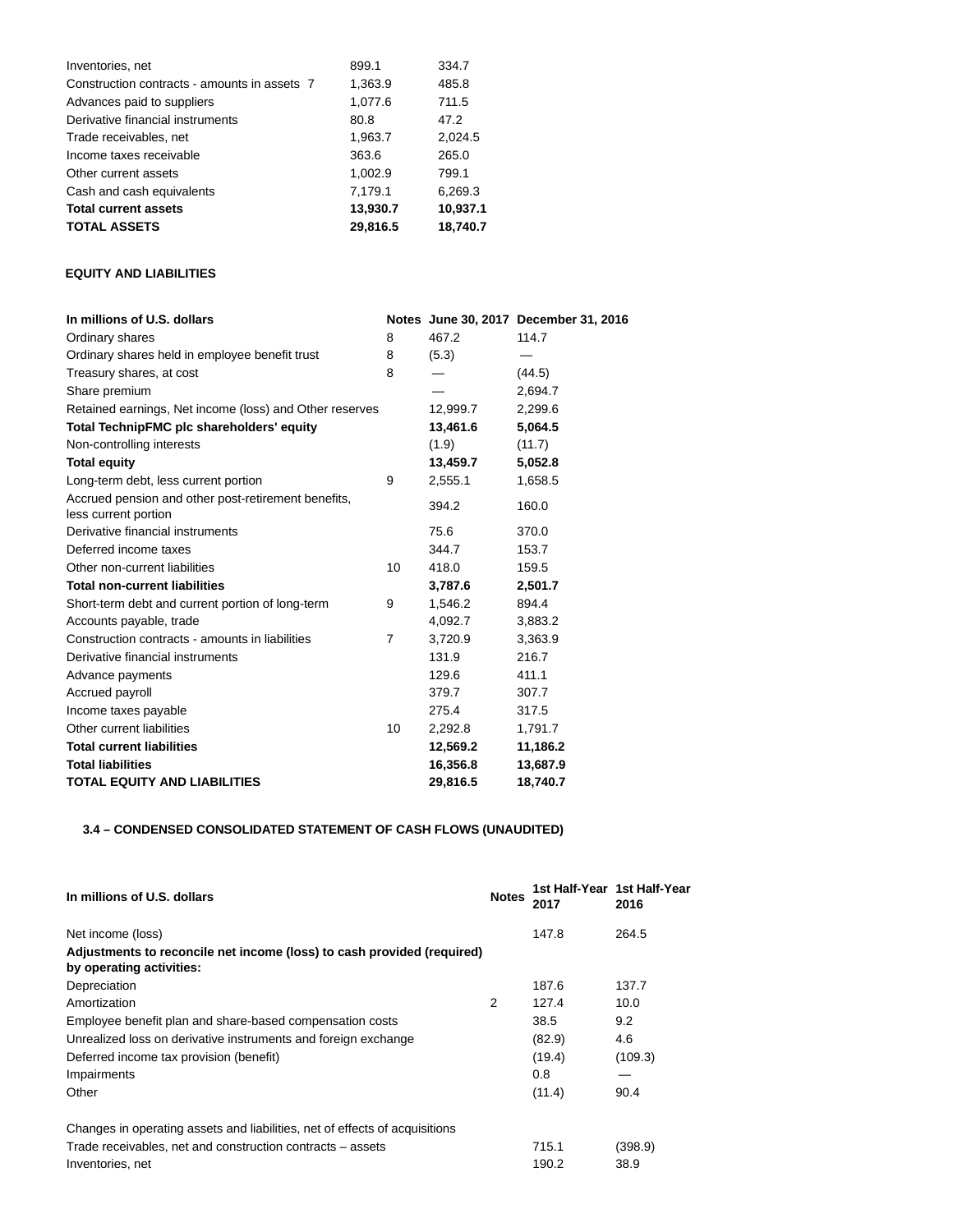| Accounts payable, trade                                                  | (290.3)   | 64.2    |
|--------------------------------------------------------------------------|-----------|---------|
| Advance payments and construction contracts – liabilities                | (338.0)   | 195.8   |
| Income taxes payable (receivable), net                                   | (88.6)    | 104.6   |
| Other assets and liabilities, net                                        | (281.3)   | 14.5    |
| Cash provided (generated) by operating activities                        | 295.5     | 426.2   |
| Capital expenditures                                                     | (107.5)   | (68.9)  |
| Cash acquired in merger of FMC Technologies and Technip (Note 2)         | 1479.2    |         |
| Proceeds from sale of assets                                             | 3.3       | (79.3)  |
| Other                                                                    | 11.8      |         |
| Cash provided (required) by investing activities                         | 1 3 8 6.8 | (148.2) |
| Net increase (decrease) in short-term debt                               | (16.5)    | 2.5     |
| Net increase (decrease) in commercial paper                              | (98.2)    |         |
| Proceeds from issuance of long-term debt                                 | 9.3       | 448.7   |
| Repayments of long-term debt                                             | (559.7)   | (742.7) |
| Dividends paid                                                           |           | (112.3) |
| Payments related to taxes withheld on share-based compensation           | (46.6)    |         |
| Other                                                                    | (74.7)    | 0.8     |
| Cash provided (required) by financing activities                         | (786.4)   | (403.0) |
| Effect of changes in foreign exchange rates on cash and cash equivalents | 13.9      | 79.4    |
| INCREASE (DECREASE) IN CASH AND CASH EQUIVALENTS                         | 909.8     | (45.6)  |
| Cash and cash equivalents as of January 1                                | 6 269.3   | 3,178.0 |
| Cash and cash equivalents as of June 30                                  | 7 179.1   | 3,132.4 |
|                                                                          |           |         |

# **3.5 – CONSOLIDATED STATEMENT OF CHANGES IN EQUITY (UNAUDITED)**

| In millions of U.S. dollars                                                     | Ordinary<br>shares       | <b>Treasury</b><br>shares and<br>Ordinary<br>shares held<br>in employee<br>benefit trust | <b>Share</b><br>premium | <b>Merger</b><br>reserve | <b>Retained</b><br>earnings, Net Non-<br>income and<br>Other<br>reserves | interests | controlling Total equity |
|---------------------------------------------------------------------------------|--------------------------|------------------------------------------------------------------------------------------|-------------------------|--------------------------|--------------------------------------------------------------------------|-----------|--------------------------|
| Balance as of December 31, 2015                                                 | 114.5                    | (81.1)                                                                                   | 2,722.9                 | —                        | 2,182.5                                                                  | 9.2       | 4,948.0                  |
| Net income                                                                      |                          |                                                                                          |                         |                          | 264.8                                                                    | (0.3)     | 264.5                    |
| Other comprehensive income                                                      |                          |                                                                                          |                         |                          | 64.0                                                                     | 0.4       | 64.4                     |
| Issuance of ordinary shares                                                     | 2.9                      | $\overline{\phantom{0}}$                                                                 | 156.1                   |                          | (6.9)                                                                    |           | 152.1                    |
| Treasury shares                                                                 | —                        | 26.8                                                                                     |                         |                          | (24.0)                                                                   | —         | 2.8                      |
| Share-based compensation                                                        | $\overline{\phantom{0}}$ |                                                                                          |                         |                          | 9.3                                                                      |           | 9.3                      |
| Dividends paid                                                                  |                          |                                                                                          |                         |                          | (262.8)                                                                  |           | (262.8)                  |
| Other                                                                           | —                        |                                                                                          |                         |                          | 90.7                                                                     |           | 90.7                     |
| Balance as of June 30, 2016                                                     | 117.4                    | (54.3)                                                                                   | 2,879.0                 |                          | 2,317.6                                                                  | 9.3       | 5,269.0                  |
| Balance as of December 31, 2016                                                 | 114.7                    | (44.5)                                                                                   | 2,694.7                 |                          | 2,299.6                                                                  | (11.7)    | 5,052.8                  |
| Net income                                                                      |                          |                                                                                          |                         |                          | 150.1                                                                    | (2.3)     | 147.8                    |
| Other comprehensive income                                                      | (18.4)                   |                                                                                          | (317.6)                 | $\overline{\phantom{0}}$ | 363.6                                                                    |           | 27.6                     |
| Issuance of ordinary shares due to<br>the Merger of FMC and Technip<br>(Note 2) | 370.3                    |                                                                                          | (2, 377.1)              | 10,177.5                 |                                                                          |           | 8,170.7                  |
| Capital reorganization                                                          |                          |                                                                                          | 10,177.5                | (10, 177.5)              |                                                                          |           |                          |
| Capital reduction                                                               |                          |                                                                                          | (10, 177.5)             | $\qquad \qquad -$        | 10,177.5                                                                 |           |                          |
| Issuance of ordinary shares                                                     | 0.6                      | —                                                                                        |                         |                          | —                                                                        |           | 0.6                      |
| Treasury shares                                                                 |                          | 44.5                                                                                     |                         |                          | (23.3)                                                                   |           | 21.2                     |
| Net sales of ordinary shares for employee benefit trust                         | $\overline{\phantom{m}}$ | 1.3                                                                                      |                         |                          |                                                                          |           | 1.3                      |
| Share-based compensation                                                        |                          | $\qquad \qquad \longleftarrow$                                                           |                         |                          | 24.7                                                                     |           | 24.7                     |
| Other                                                                           | —                        | (6.6)                                                                                    |                         |                          | 7.5                                                                      | 12.1      | 13.0                     |
| <b>BALANCE AS OF JUNE 30, 2017</b>                                              | 467.2                    | (5.3)                                                                                    |                         |                          | 12,999.7                                                                 | (1.9)     | 13,459.7                 |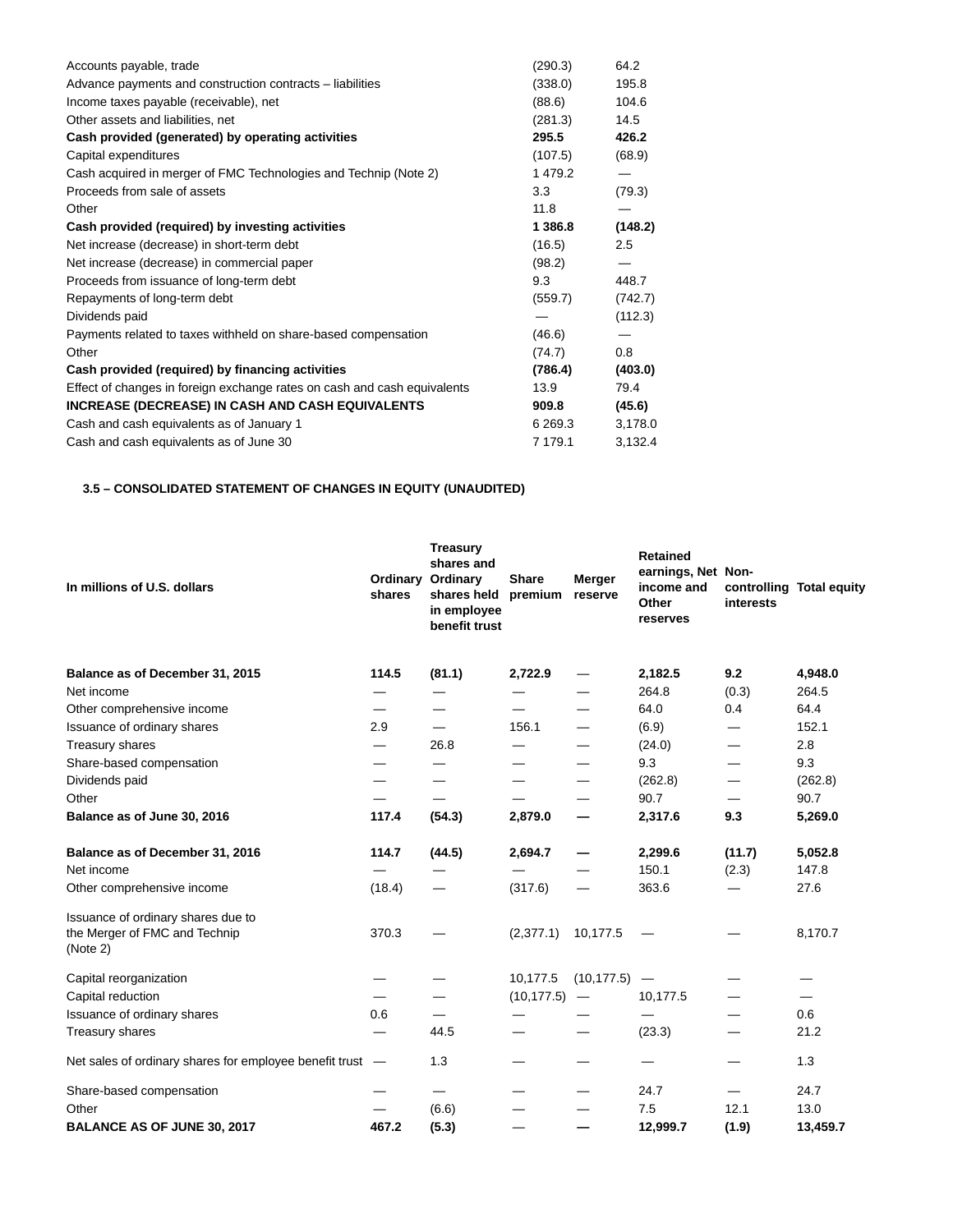# **3.6 – NOTES TO THE CONDENSED CONSOLIDATED FINANCIAL STATEMENTS**

The consolidated financial statements are expressed in millions of U.S. dollars and all values are rounded to the nearest thousand, unless specified otherwise. The condensed interim consolidated financial statements have been approved by the Board of Directors as of August 1, 2017.

## **Merger completion of FMC Technologies and Technip**

On January 17, 2017, TechnipFMC (NYSE and Euronext: FTI) announced that it is operating as a unified, combined company following completion of the Merger. The Merger has created a global leader in oil and gas projects, technologies, systems, and services that will enhance the performance of the world's energy industry.

TechnipFMC has since then traded on the New York Stock Exchange and on the Euronext Paris Stock Exchange under the symbol FTI. Under the terms of the Merger, FMC Technologies shareholders received one share of the combined company for each existing share of FMC Technologies, and Technip shareholders received two shares of the combined company for each existing share of Technip. See Note 2 to our condensed consolidated financial statements included in Section 3.6 of this Half-Year Financial Report for a detailed description of the Merger and the purchase consideration.

# **Note 1 – Accounting principles**

#### (a) Interim condensed information

The condensed interim consolidated financial statements for the six-month period ended June 30, 2017 have been prepared in accordance with IAS 34 Interim Financial Reporting, standard of the IFRS framework as issued by the International Accounting Standards Board and as adopted by the European Union. International Financial Reporting Standards are available on the website of the European Union [\(http://ec.europa.eu/internal\\_market](http://cts.businesswire.com/ct/CT?id=smartlink&url=http%3A%2F%2Fec.europa.eu%2Finternal_market%2Faccounting%2Fias%2Findex_en.htm&esheet=51641432&newsitemid=20170804005192&lan=en-US&anchor=http%3A%2F%2Fec.europa.eu%2Finternal_market%2Faccounting%2Fias%2Findex_en.htm&index=1&md5=28260527c841755df1e8f8537db3118f) /accounting/ias/index\_en.htm). The condensed interim consolidated financial statements only include a selection of disclosures and notes and thus must be read in conjunction with the Annual Report.

# (b) Accounting framework

The accounting policies applied in the condensed interim consolidated accounts for the six-month period ended June 30, 2017 are in conformity with those we applied and detailed in the Annual Report as of December 31, 2016 with the exceptions of changes of presentation adopted by TechnipFMC to align the Group's financial performance with the U.S. GAAP financial statements presentation and better reflect our financial performance:

- Reclassification of foreign exchange gains and expenses from Financial income and expenses to Other income and expenses for a net loss of \$38.5 million as of June 30, 2016.
- Reclassification of a redeemable financial liability from Financial instruments to Other current liabilities and Other non-current liabilities for \$33.7 million and \$142.3 as of December 31, 2016 respectively.

In these condensed interim consolidated accounts, we are reporting the results of our operations for six months ended June 30, 2017, which consist of the combined results of operations of Technip and FMC Technologies, Inc.. Due to the Merger, FMC Technologies' results of operations have been included in our financial statements for periods subsequent to the consummation of the Merger on January 16, 2017.

Since TechnipFMC is the successor company to Technip, we are presenting the results of Technip's operations for six months ended June 30, 2016 and as of December 31, 2016. Refer to Note 2 for further information related to the merger of FMC Technologies and Technip.

# **Standards Effective after June 30, 2017**

TechnipFMC financial statements as of June 30, 2017 do not include the possible impact of standards published as of June 30, 2017 but which application is mandatory as from financial years subsequent to 2017.

# **Standards adopted by the European Union as of June 30, 2017**

## IFRS 9 "FINANCIAL INSTRUMENTS"

On July 24, 2014, the IASB released the final version of the IFRS 9 with respect to financial instruments, which should be applicable as of January 1, 2018. Aiming at replacing IAS 39 "Financial Instruments: Recognition and Measurement", IFRS 9 includes requirements for recognition and measurement, impairment, derecognition and general hedge accounting.

#### IFRS 15 "REVENUE FROM CONTRACTS WITH CUSTOMERS"

Applicable by the IASB as of January 1, 2018, this new standard sets general accounting principles relating to revenue recognition. IFRS 15 supersedes the current standards on revenue recognition, particularly IAS 18 "Revenue", IAS 11 "Construction Contracts" and the corresponding interpretations IFRIC 13, IFRIC 15, IFRIC 18 and SIC 31.

#### **Standards non-adopted by the European Union as of June 30, 2017**

# IFRS 16 "LEASES"

Released on January 13, 2016, the new standard IFRS 16 on lease accounting will be mandatorily applicable for the financial years starting January 1, 2019 and should supersede the current IAS 17 and its related interpretations.

We are currently assessing the potential impacts of these three latest standards on its consolidated financial statements. Due to the completion of the merger between Technip and FMC Technologies on January 16, 2017, preliminary assessments will be re-evaluated in context of TechnipFMC's combined operations and contracts with its customers.

#### **Standards effective in 2017**

The adoption of new standards, amendments and interpretations that had mandatory application for periods starting after January 1, 2017, had no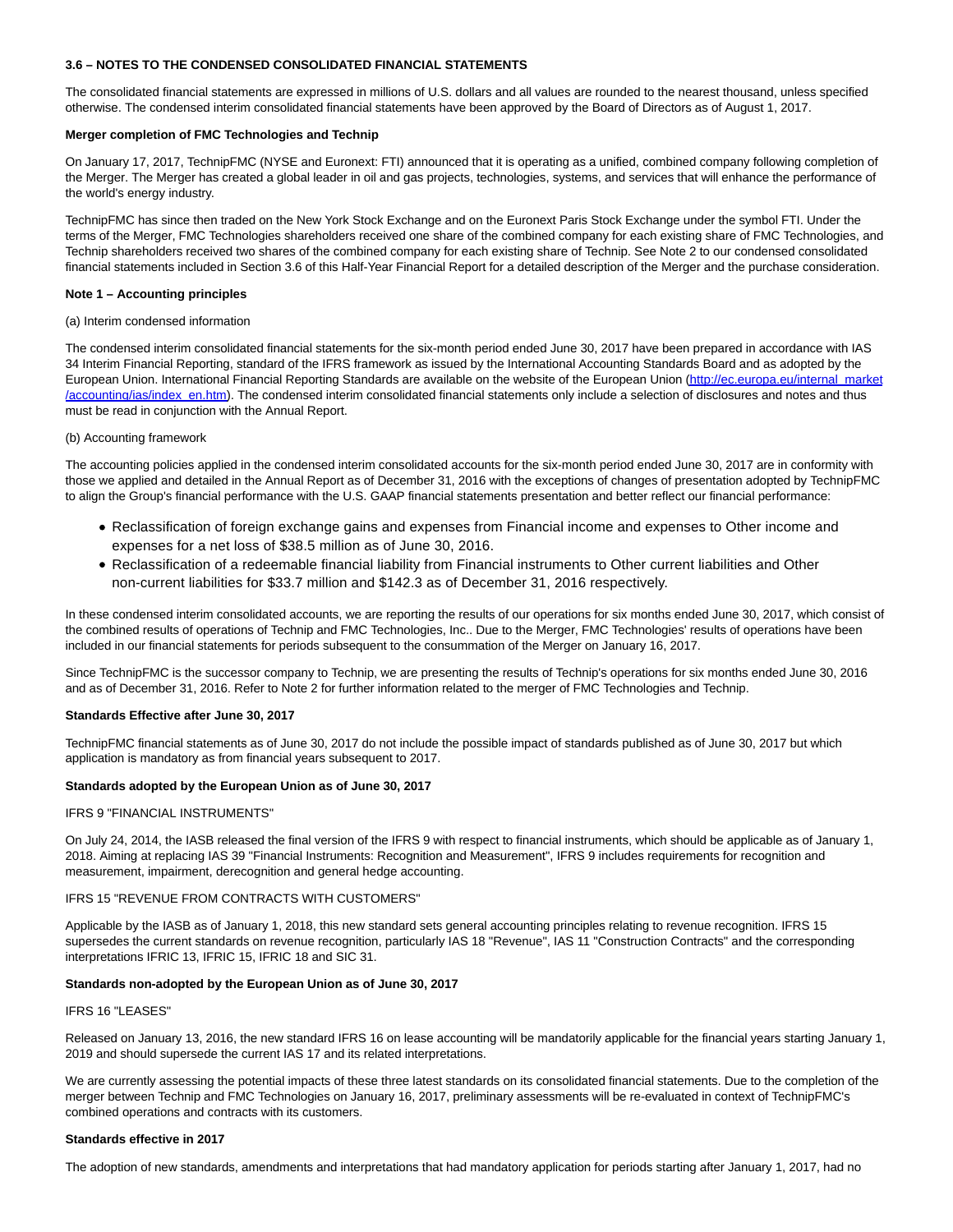significant impact on our financial situation and performance.

(c) Accounting rules and estimates

Interim condensed consolidated financial statements have been prepared in accordance with the IFRSs: fair presentation, consistency, going concern, relative extent and business combinations.

The preparation of financial statements in conformity with these accounting principles requires us to make estimates and assumptions that affect the reported amounts of assets and liabilities at the date of the financial statements and the reported amounts of revenue and expenses during the reporting period. Ultimate results could differ from our estimates.

### **Note 2 – Scope of consolidation**

Year ended June 30, 2017 – Significant changes

# **Description of the Merger of FMC Technologies and Technip**

On June 14, 2016, FMC Technologies and Technip entered into a definitive business combination agreement providing for the business combination among FMC Technologies, FMC Technologies SIS Limited, a private limited company incorporated under the laws of England and Wales and a wholly-owned subsidiary of FMC Technologies, and Technip. On August 4, 2016, the legal name of FMC Technologies SIS Limited was changed to TechnipFMC Limited, and on January 11, 2017, was subsequently re-registered as TechnipFMC plc, a public limited company incorporated under the laws of England and Wales.

On January 16, 2017, the business combination was completed. Pursuant to the terms of the definitive business combination agreement, Technip merged with and into TechnipFMC, with TechnipFMC continuing as the surviving company (the "Technip Merger"), and each ordinary share of Technip (the "Technip Shares"), other than Technip Shares owned by Technip or its wholly-owned subsidiaries, were exchanged for 2.0 ordinary shares of TechnipFMC, subject to the terms of the definitive business combination agreement. Immediately following the Technip Merger, a wholly-owned indirect subsidiary of TechnipFMC ("Merger Sub") merged with and into FMC Technologies, with FMC Technologies continuing as the surviving company and as a wholly-owned indirect subsidiary of TechnipFMC (the "FMCTI Merger"), and each share of ordinary stock of FMC Technologies (the "FMCTI Shares"), other than FMCTI Shares owned by FMC Technologies, TechnipFMC, Merger Sub or their wholly-owned subsidiaries, were exchanged for 1.0 ordinary share of TechnipFMC, subject to the terms of the definitive business combination agreement.

Under the acquisition method of accounting, Technip was identified as the accounting acquirer and acquired a 100% interest in FMC Technologies.

The Merger has created a larger and more diversified company that is better equipped to respond to economic and industry developments and better positioned to develop and build on its offerings in the subsea, surface, and onshore/offshore markets as compared to the former companies on a standalone basis. More importantly, the Merger will bring about the ability of the combined company to (i) standardize its product and service offerings to customers, (ii) reduce costs to customers, and (iii) provide integrated product offerings to the oil and gas industry with the aim of innovating the markets in which the combined company operates.

We incurred \$32.4 million in merger transaction and integration costs for the six months ended June 30, 2017. No similar costs were incurred for the comparable prior year quarter.

#### **Description of FMC Technologies as accounting acquiree**

FMC Technologies is a global provider of technology solutions for the energy industry. FMC Technologies designs, manufactures and services technologically sophisticated systems and products, including subsea production and processing systems, surface wellhead production systems, high pressure fluid control equipment, measurement solutions and marine loading systems for the energy industry. Subsea systems produced by FMC Technologies are used in the offshore production of crude oil and natural gas and are placed on the seafloor to control the flow of crude oil and natural gas from the reservoir to a host processing facility. Additionally, FMC Technologies provides a full range of drilling, completion and production wellhead systems for both standard and custom-engineered applications. Surface wellhead production systems, or trees, are used to control and regulate the flow of crude oil and natural gas from the well and are used in both onshore and offshore applications.

#### **Consideration transferred**

The acquisition-date fair value of the consideration transferred consisted of the following:

#### **(In millions of U.S. dollars and shares)**

| <b>Total purchase consideration</b>                                                  | 8.170.7 |
|--------------------------------------------------------------------------------------|---------|
| Value per share of Technip as of January 16, 2017 <sup>(2)</sup>                     | 71.40   |
| Shares of TechnipFMC issued                                                          | 114.4   |
| FMC Technologies, Inc. exchange ratio <sup>(1)</sup>                                 | 0.5     |
| Total FMC Technologies, Inc. shares subject to exchange as of January 16, 2017 228.9 |         |

(1) As the calculation is deemed to reflect a share capital increase of the accounting acquirer, the FMC Technologies, Inc. exchange ratio (1 share of TechnipFMC for 1 share of FMC Technologies, Inc. as provided in the business combination agreement) is adjusted by dividing the FMC Technologies exchange ratio by the Technip exchange ratio (2 shares of TechnipFMC for 1 share of Technip as provided in the business combination agreement), i.e.,  $1/2 = 0.5$  in order to reflect the number of shares of Technip that FMC Technologies shareholders would have received if Technip was to have issued its own shares.

(2) Closing price of Technip's ordinary shares on Euronext Paris on January 16, 2017 in Euro converted at the Euro to U.S. dollar exchange rate of \$1.0594 on January 16, 2017.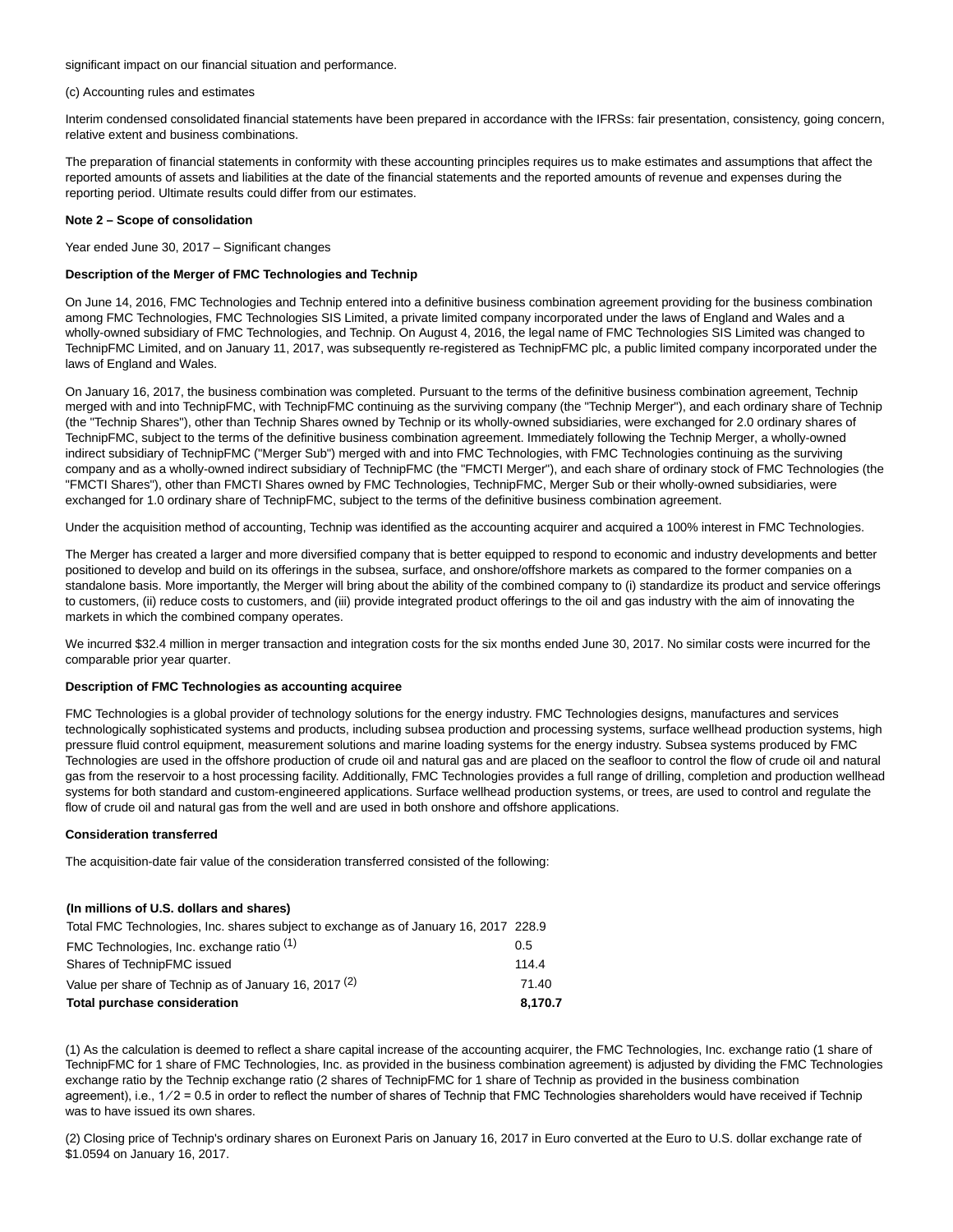#### **Assets acquired and liabilities assumed**

The following table summarizes the preliminary fair values of the assets acquired and liabilities assumed at the acquisition date. The Company's purchase price allocation is subject to revision as additional information about fair value of assets and liabilities becomes available. Additional information that existed as of the acquisition date but at that time was unknown to the Company may become known to the Company during the remainder of the measurement period. The final purchase price allocation will be based on final appraisals and other analysis of fair values of acquired assets and liabilities.

#### **(In millions of U.S. dollars)**

| Assets:                                                                  |         |
|--------------------------------------------------------------------------|---------|
| Cash                                                                     | 1,479.2 |
| Accounts receivable                                                      | 1,247.4 |
| Inventory                                                                | 764.8   |
| Income taxes receivable                                                  | 139.2   |
| Other current assets                                                     | 282.2   |
| Property, plant and equipment                                            | 1,616.3 |
| Intangible assets                                                        | 1,390.3 |
| Deferred income taxes                                                    | 67.0    |
| Other long-term assets                                                   | 167.3   |
| Total identifiable assets acquired                                       | 7,153.7 |
| Liabilities:                                                             |         |
| Short-term and current portion of long-term debt                         | 319.5   |
| Accounts payable, trade                                                  | 386.0   |
| Advance payments                                                         | 467.0   |
| Income taxes payable                                                     | 92.1    |
| Other current liabilities                                                | 530.9   |
| Long-term debt, less current portion                                     | 1,774.2 |
| Accrued pension and other post-retirement benefits, less current portion | 195.5   |
| Deferred income taxes                                                    | 418.5   |
| Other long-term liabilities                                              | 166.9   |
| Total liabilities assumed                                                | 4,350.6 |
| Net identifiable assets acquired                                         | 2,803.1 |
| Goodwill                                                                 | 5,367.6 |
| Net assets acquired                                                      | 8,170.7 |

# **Segment allocation of goodwill**

Goodwill is preliminary due to the draft status of the purchase valuation. The allocation to the reporting segments based on the draft valuation is as follows:

| (In millions of U.S. dollars) | <b>Allocated</b><br>Goodwill |  |  |
|-------------------------------|------------------------------|--|--|
| Subsea                        | 2.622.9                      |  |  |
| Onshore/Offshore              | 1.689.4                      |  |  |
| Surface Technologies          | 1.055.3                      |  |  |
| Total                         | 5,367.6                      |  |  |

Goodwill is calculated as the excess of the consideration transferred over the net assets recognized and represents the expected revenue and cost synergies of the combined company, which are further described above. Goodwill recognized as a result of the acquisition is not deductible for tax purposes.

### **Acquired identifiable intangible assets**

The identifiable intangible assets acquired include the following:

| (In millions of U.S. dollars, except estimated useful lives) Fair Value Useful |       | <b>Estimated</b><br>Lives |
|--------------------------------------------------------------------------------|-------|---------------------------|
| Acquired technology                                                            | 240.0 | 10                        |
| Backlog                                                                        | 175.0 |                           |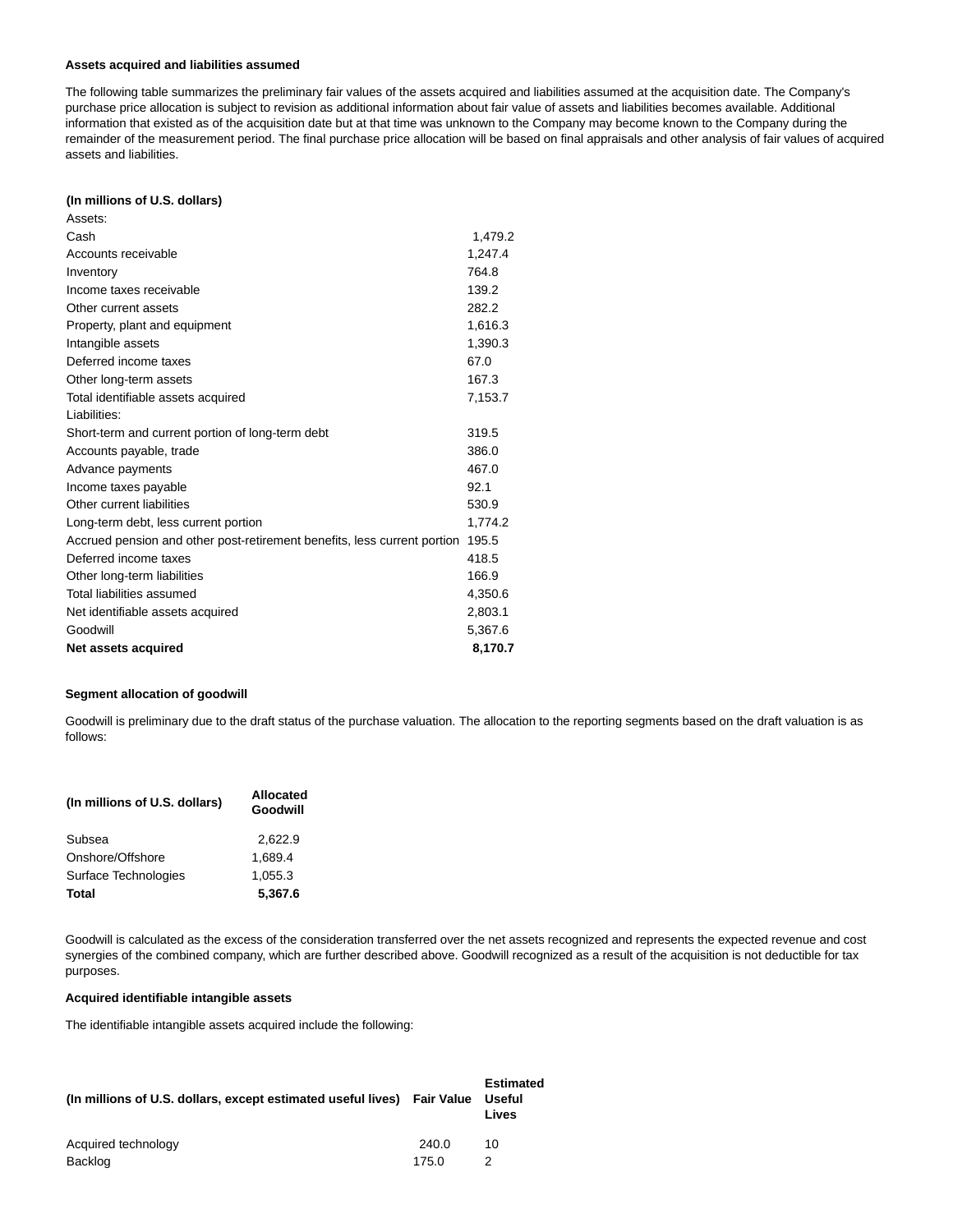| Total identifiable intangible assets acquired | 1.390.3 |         |
|-----------------------------------------------|---------|---------|
| Software                                      | 55.3    | Various |
| Tradenames                                    | 635.0   | 20      |
| Customer relationships                        | 285.0   | 10      |
|                                               |         |         |

FMC Technologies' results of operations have been included in our financial statements for periods subsequent to the consummation of the Merger on January 16, 2017. FMC Technologies contributed revenue and a net loss of \$1,603.8 million and \$150.6 million, respectively, for the period from January 17, 2017 through June 30, 2017.

# **Pro forma impact of the merger (unaudited)**

The following unaudited supplemental pro forma results present consolidated information as if the Merger had been completed as of January 1, 2017. The pro forma results do not include any potential synergies, cost savings or other expected benefits of the Merger. Accordingly, the pro forma results should not be considered indicative of the results that would have occurred if the Merger had been consummated as of January 1, 2017, nor are they indicative of future results.

|                                                                     | <b>Six Months Ended June 30.</b> |
|---------------------------------------------------------------------|----------------------------------|
| (In millions of U.S. dollars)                                       | 2017 Pro forma                   |
| Revenue                                                             | 7.345.8                          |
| Net income attributable to TechnipFMC adjusted for dilutive effects | 66.4                             |

# Year ended December 31, 2016 – Significant changes

On March 31, 2016, we sold the totality of its fully owned subsidiaries Technip Germany Holding GmbH and Technip Germany GmbH to Atop Beteiligungs GmbH. A net loss of \$23.9 million was recorded on the consolidated accounts as of December 31, 2016 as regards this disposal.

On October 28, 2016, we acquired 20% of Serimax Holdings, a world leader in offshore & onshore welding solutions, from Vallourec Tubes. This acquisition follows the agreement signed on January 11, 2016 between TechnipFMC and Serimax in order to achieve a strategic partnership in the domain of pipeline welding, combine expertise and deploy the Serimax welding technology at TechnipFMC' spoolbases and S-lay vessels.

During the six months ended December 31, 2016, we obtained voting control interests in legal onshore/offshore contract entities which own and account for the design, engineering and construction of the Yamal LNG plant. Prior to the amendments of the contractual terms that provided us with voting interest control, we accounted for these entities under the equity method of accounting based on our previously held interests in each of these entities. Since nearly all substantive processes to perform and execute the obligations of the underlying contract are conducted by TechnipFMC and the noncontrolling interest holders, we accounted for these entities as an asset acquisition upon our obtaining control and recognized a net loss of \$4.6 million during 2016. As of December 31, 2016, total assets, liabilities and equity related to these entities were consolidated onto our balance sheet and our results of operations for the six months ended June 30, 2017 reflect the consolidated results of operations related to these entities.

On December 16, 2016, TechnipFMC participated in DCNS Energies' capital increase by subscribing newly issued shares. DCNS Energies, majority owned by DCNS and 36% by the SPI fund ("Société de Projets Industriels" / Industrial Projects Company) of Bpifrance, will devote its activity to the industrial and commercial development of three technologies for the production of electricity from Marine Renewable Energies (MRE): tidal turbine power that uses the kinetic energy of sea currents, Ocean Thermal Energy Conversion (OTEC) and offshore wind energy via semi-submersible floats. DCNS Energies positions itself as a turnkey constructor of MRE plants for the French and export markets.

As a consequence of these main variations in the consolidation scope, a total amount of \$3.5 billion of cash, net of acquisition costs, was acquired and therefore disclosed in our consolidated statement of cash flows.

#### **Note 3 – Segment information**

Management's determination of our reporting segments was made on the basis of our strategic priorities within each segment and the differences in the products and services we provide, which corresponds to the manner in which our chief operating decision maker reviews and evaluates operating performance to make decisions about resources to be allocated to the segment.

Upon completion of the Merger, we reorganized our reporting structure and aligned our segments and the underlying businesses to execute the strategy of TechnipFMC. As a result, we report the results of operations in the following segments: Subsea, Onshore/Offshore and Surface Technologies.

Our reportable segments are:

- Subsea—manufactures and designs products and systems, performs engineering, procurement and project management and provides services used by oil and gas companies involved in deepwater exploration and production of crude oil and natural gas.
- Onshore/Offshore—designs and builds onshore facilities related to the production, treatment and transportation of oil and gas; and designs, manufactures and installs fixed and floating platforms for the production and processing of oil and gas reserves for companies in the oil and gas industry.
- Surface Technologies—designs and manufactures systems and provides services used by oil and gas companies involved in land and offshore exploration and production of crude oil and natural gas; designs, manufactures and supplies technologically advanced high pressure valves and fittings for oilfield service companies; and also provides flowback and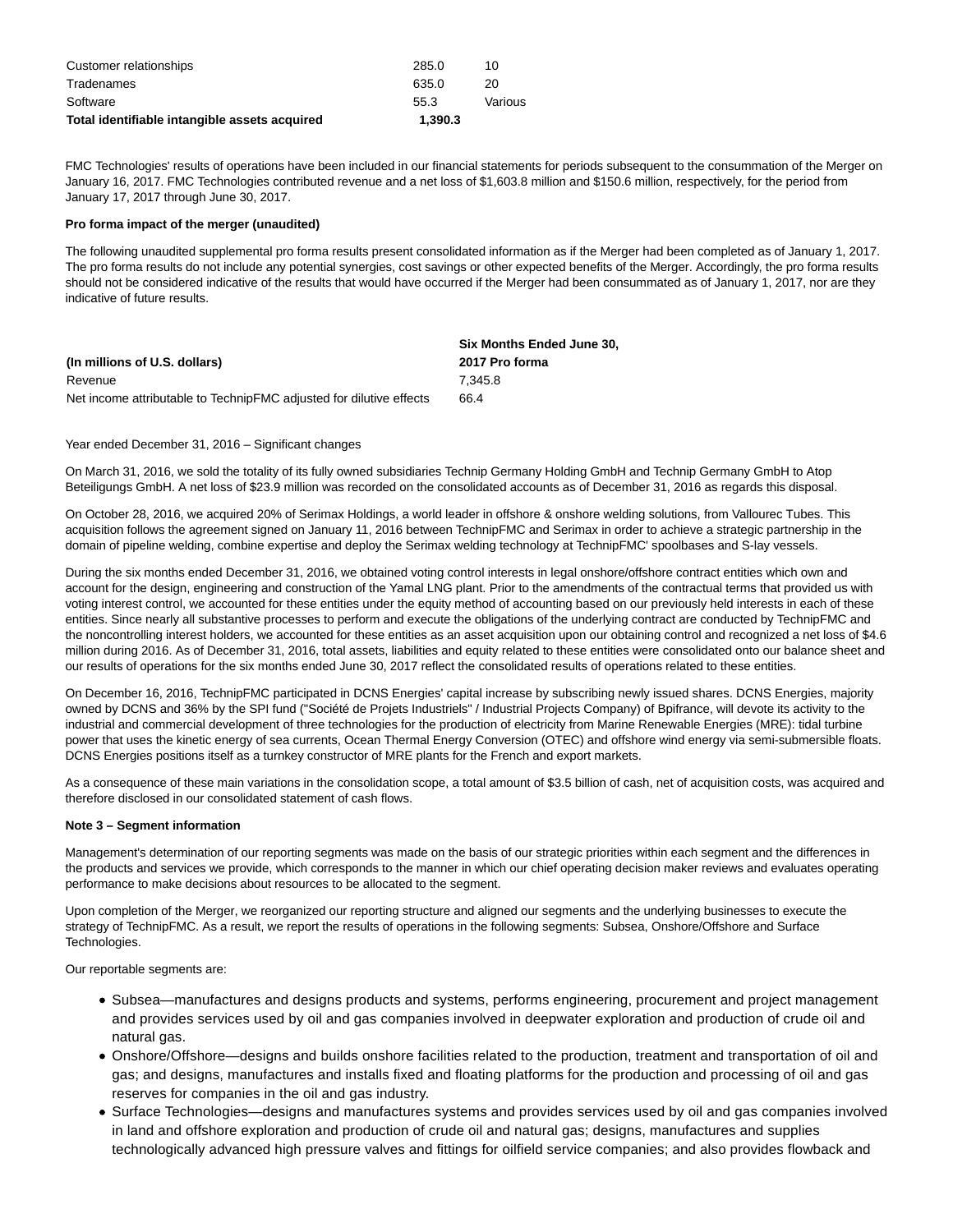well testing services for exploration companies in the oil and gas industry.

The item related to segment result hereby disclosed in the business segment information is the "Income (loss) before income tax". As a result, the segment result does not include the provision for income taxes.

## **1st Half-Year 2017**

| In millions of U.S. dollars                    |                 | Onshore / Surface | Subsea Offshore Technologies <sup>a</sup> | Corporate<br>and Non<br>Allocable | Total   |
|------------------------------------------------|-----------------|-------------------|-------------------------------------------|-----------------------------------|---------|
| Revenue                                        | 3.107.0 3.576.9 |                   | 548.4                                     | 0.7                               | 7.233.0 |
| <b>INCOME (LOSS) BEFORE INCOME TAXES 290.3</b> |                 | 346.5             | (19.6)                                    | (307.3)                           | 309.9   |

# **1st Half-Year 2016**

| In millions of U.S. dollars             |                 | Onshore / Surface | Subsea Offshore Technologies <sup>a</sup> | Corporate<br>and Non<br>Allocable | Total   |
|-----------------------------------------|-----------------|-------------------|-------------------------------------------|-----------------------------------|---------|
| Revenue                                 | 3.064.4 1.711.8 |                   |                                           |                                   | 4.776.2 |
| INCOME (LOSS) BEFORE INCOME TAXES 424.7 |                 | 127.7             |                                           | (218.5)                           | 333.9   |

# **Note 4 – Income Tax**

As a result of the Merger described in Note 2, TechnipFMC plc is a public limited company incorporated under the laws of England and Wales. Therefore, our earnings are subject to the United Kingdom statutory rate of 19.3% beginning on the effective date of the Merger. Previously, our earnings were subject to the French statutory rate of 34.4%.

Our income tax provision (benefit) for the six months ended June 30, 2017 and 2016 reflected effective tax rates of 52.3% and 20.8%, respectively. The year-over-year increase in effective tax rate was primarily due to a change in the forecasted country mix of earnings and valuation allowances due to additional losses generated for which no tax benefit is expected to be realized. In addition, individual tax items, combined with lower profitability in the current period, had a greater impact on the effective rate in the three and six months ended June 30, 2017 as compared to the same periods in 2016. The income tax expense breaks down as follows:

| In millions of U.S. dollars                                              | 2017    | 1st Half-Year 1st Half-Year<br>2016 |
|--------------------------------------------------------------------------|---------|-------------------------------------|
| Current income tax credit (expense)                                      | (176.9) | (158.0)                             |
| Deferred income tax credit (expense)                                     | 14.8    | 88.6                                |
| INCOME TAX CREDIT (EXPENSE) AS RECOGNIZED IN STATEMENT OF INCOME (162.1) |         | (69.4)                              |
| Tax rate                                                                 | 52.3%   | 20.8%                               |

## **Note 5 – Earnings per Share**

Reconciliation between earnings per share before dilution and diluted earnings per share is as follows:

| In millions of U.S. dollars                                                       |       | 1st Half-Year 2017 1st Half-Year 2016 |
|-----------------------------------------------------------------------------------|-------|---------------------------------------|
| Net income attributable to TechnipFMC plc                                         | 150.1 | 264.8                                 |
| After-tax interest expense related to dilutive shares                             |       | 9.1                                   |
| NET INCOME ATTRIBUTABLE TO TECHNIPFMC PLC ADJUSTED<br><b>FOR DILUTIVE EFFECTS</b> | 150.1 | 273.9                                 |
| In millions of shares                                                             |       |                                       |
| Weighted average number of shares outstanding                                     | 466.7 | 118.9                                 |
| Dilutive effect of restricted stock units                                         | 0.1   |                                       |
| Dilutive effect of stock options                                                  | 0.2   |                                       |
| Dilutive effect of performance shares                                             | 1.2   | 0.4                                   |
| Dilutive effect of convertible bonds                                              |       | 5.2                                   |
| <b>TOTAL SHARES AND DILUTIVE SECURITIES</b>                                       | 468.2 | 124.5                                 |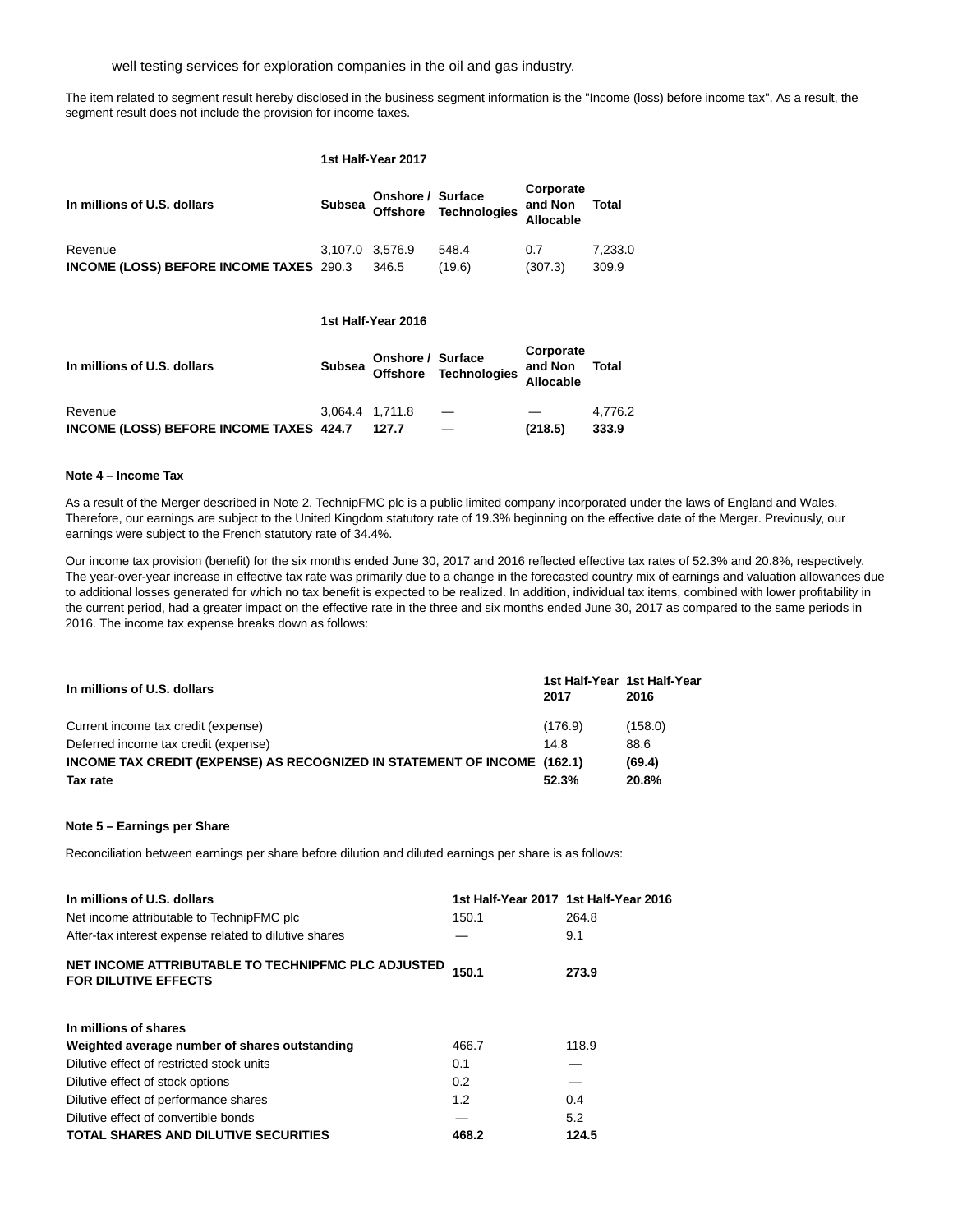| In U.S. dollar                                               |      |      |
|--------------------------------------------------------------|------|------|
| Basic earnings per share attributable to TechnipFMC plc      | 0.32 | 2.23 |
| DILUTED EARNINGS PER SHARE ATTRIBUTABLE<br>TO TECHNIPFMC PLC | 0.32 | 2.20 |

# **Note 6 – Goodwill and intangible assets**

The main variation on goodwill over the six-months period ended June 30, 2017 is due to the Merger as described in Note 2 – scope of consolidation.

There was no other significant change over the six-month period ended June 30, 2017. During the first half of 2017, no meaningful event occurred which might have caused to impair the value of goodwill or other intangible assets. Therefore, no impairment test was performed as of June 30, 2017.

There was no other significant change over the six-month period ended June 30, 2016. During the first half of 2016, no meaningful event occurred which might have caused to impair the value of goodwill or other intangible assets. Therefore, no impairment test was performed as of June 30, 2016.

#### **Note 7 – Construction contracts**

The breakdown of construction contracts is as follows:

| In millions of U.S. dollars                                           |            | June 30, 2017 December 31, 2016 |
|-----------------------------------------------------------------------|------------|---------------------------------|
| Construction contracts - amounts in assets                            | 1.363.9    | 485.8                           |
| Construction contracts - amounts in liabilities                       | (3,720.9)  | (3,363.9)                       |
| <b>TOTAL NET CONSTRUCTION CONTRACTS</b>                               | (2,357.0)  | 2,878.1                         |
| Costs and margins recognized at the percentage of completion 40,546.9 |            | 25,175.7                        |
| Payments received from clients                                        | (42,795.0) | (27,916.9)                      |
| Accruals for losses at completion                                     | (147.1)    | (136.9)                         |
| <b>TOTAL NET CONSTRUCTION CONTRACTS</b>                               | (2,357.0)  | (2,878.1)                       |

# **Note 8 – Shareholders' equity**

(a) Changes in TechnipFMC's ordinary shares and treasury shares

As of June 30, 2017, TechnipFMC share capital was 50,001 non-voting redeemable shares and 467,221,709 ordinary shares. The changes can be analyzed as follows:

| In millions of shares                                                             | <b>Ordinary shares</b> | <b>Ordinary shares</b><br>held in<br>employee<br>benefit trust | <b>Treasury shares</b> |
|-----------------------------------------------------------------------------------|------------------------|----------------------------------------------------------------|------------------------|
| Shares as of December 31, 2015                                                    | 119.0                  |                                                                | 0.8                    |
| Share awards                                                                      | 0.1                    |                                                                | (0.3)                  |
| Dividend payment in shares                                                        | 3.2                    |                                                                |                        |
| Shares as of June 30, 2016                                                        | 122.3                  |                                                                | 0.5                    |
| Shares as of December 31, 2016                                                    | 119.2                  |                                                                | 0.3                    |
| Net capital increases due to the Merger of FMC Technologies<br>and Technip        | 347.4                  |                                                                |                        |
| Share awards                                                                      | 0.6                    |                                                                |                        |
| Treasury shares cancellation due to the Merger of FMC<br>Technologies and Technip |                        |                                                                | (0.3)                  |
| Net shares purchased for (sold from) employee benefit trust as<br>per merger      |                        | 0.1                                                            |                        |
| SHARES AS OF JUNE 30, 2017                                                        | 467.2                  | 0.1                                                            |                        |

## (b) Dividends

There were no cash dividends declared during the six months ended June 30, 2017. On April 26, 2017, we announced that our Board of Directors approved a capital allocation plan that includes the authorization of a share repurchase program of up to \$500.0 million of our ordinary shares to be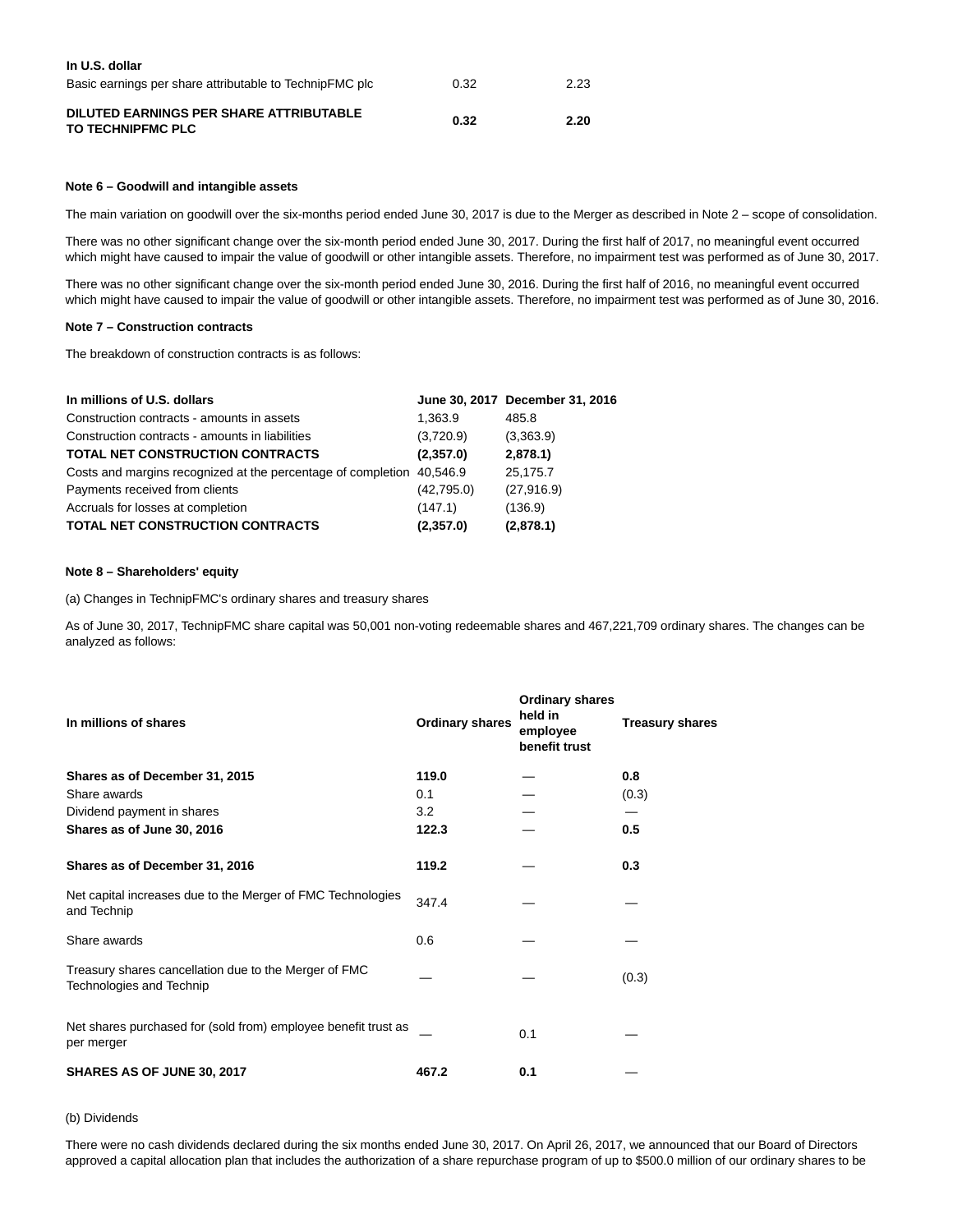completed by the end of 2018 and planning for a quarterly dividend following third quarter 2017 results. We implemented a court-approved reduction of our capital for \$10,177.5 million, which was completed on June 29, 2017, in order to create distributable profits to support the payment of possible future dividends or future share repurchases.

On the first half 2016, dividends paid for the year ended December 31, 2015 amounted to €236.6 million (i.e. 2.00 euros per share, total \$263.9 million equivalent) of which €100.8 million in cash (total \$112.3 million equivalent), compared to €88.9 million (.e. 2.00 euros per share, total \$98.7 million equivalent) paid on the first half 2015.

## **(c)** Share-based compensation

On January 11, 2017, we adopted the TechnipFMC plc Incentive Award Plan (the "Plan"). The Plan provides certain incentives and awards to officers, employees, non-employee directors and consultants of TechnipFMC and its subsidiaries. The Plan allows our Board of Directors to make various types of awards to non-employee directors and the Compensation Committee (the "Committee") of the Board of Directors to make various types of awards to other eligible individuals. Awards may include stock options, stock appreciation rights, performance units, restricted stock units, restricted stock or other awards authorized under the Plan. All awards are subject to the Plan's provisions, including all stock-based grants previously issued by FMC Technologies and Technip prior to consummation of the Merger. Under the Plan, 24.1 million ordinary shares were authorized for awards.

We recognize compensation expense and the corresponding tax benefits for awards under the Plan. Stock-based compensation expense for nonvested stock units was \$24.7 million for the six months ended June 30, 2017.

In the first year-half 2016, no new plan was granted. We recorded a total charge related to share subscription and share purchase options of \$2.4 million as of June 30, 2016 and a total charge related to performance share grants of \$7.0 million as of June 30, 2016.

#### **Note 9 – Financial debts (current and non-current)**

Financial debts can be analyzed as follows:

| In millions of U.S. dollars                                     |         | June 30, 2017 December 31, 2016 |
|-----------------------------------------------------------------|---------|---------------------------------|
| Revolving credit facility                                       |         |                                 |
| Commercial paper                                                | 1,074.9 | 210.8                           |
| Synthetic bonds due 2021                                        | 459.3   | 428.0                           |
| Convertible bonds due 2017                                      |         | 524.5                           |
| 2.00% Notes due 2017                                            | 300.0   |                                 |
| 3.45% Notes due 2022                                            | 500.0   |                                 |
| 5.00% 2010 Private placement due 2020                           | 222.5   | 209.7                           |
| 3.40% 2012 Private placement due 2022                           | 167.5   | 158.0                           |
| 3.15% 2013 Private placement due 2023                           | 144.3   | 136.1                           |
| 3.15% 2013 Private placement due 2023                           | 139.4   | 131.4                           |
| 4.00% 2012 Private placement due 2027                           | 83.7    | 79.0                            |
| 4.00% 2012 Private placement due 2032                           | 107.3   | 101.2                           |
| 3.75% 2013 Private placement due 2033                           | 108.0   | 101.8                           |
| Bank borrowings                                                 | 432.3   | 452.1                           |
| Capital leases                                                  | 328.6   |                                 |
| Other                                                           | 33.5    | 20.3                            |
| <b>Total debt</b>                                               | 4,101.3 | 2,552.9                         |
| Total short-term debt and current portion of long-term (1546.2) |         | (894.4)                         |
| TOTAL LONG-TERM DEBT, LESS CURRENT PORTION 2,555.1              |         | 1,658.5                         |

Revolving credit facility —On January 17, 2017, we acceded to a new \$2.5 billion senior unsecured revolving credit facility agreement ("facility agreement") between FMC Technologies, Inc. and Technip Eurocash SNC (the "Borrowers") with JPMorgan Chase Bank, National Association, as agent and an arranger, SG Americas Securities LLC as an arranger, and the lenders party thereto.

The facility agreement provides for the establishment of a multicurrency, revolving credit facility, which includes a \$1.5 billion letter of credit subfacility. Subject to certain conditions, the Borrowers may request the aggregate commitments under the facility agreement be increased by an additional \$500.0 million. The facility expires in January 2022.

Borrowings under the facility agreement bear interest at the following rates, plus an applicable margin, depending on currency:

- U.S. dollar-denominated loans bear interest, at the Borrowers' option, at a base rate or an adjusted rate linked to the London interbank offered rate ("Adjusted LIBOR");
- sterling-denominated loans bear interest at Adjusted LIBOR; and
- **euro-denominated loans bear interest at the Euro interbank offered rate ("EURIBOR").**

Depending on the credit rating of TechnipFMC, the applicable margin for revolving loans varies (i) in the case of Adjusted LIBOR and EURIBOR loans, from 0.820% to 1.300% and (ii) in the case of base rate loans, from 0.000% to 0.300%. The "base rate" is the highest of (a) the prime rate announced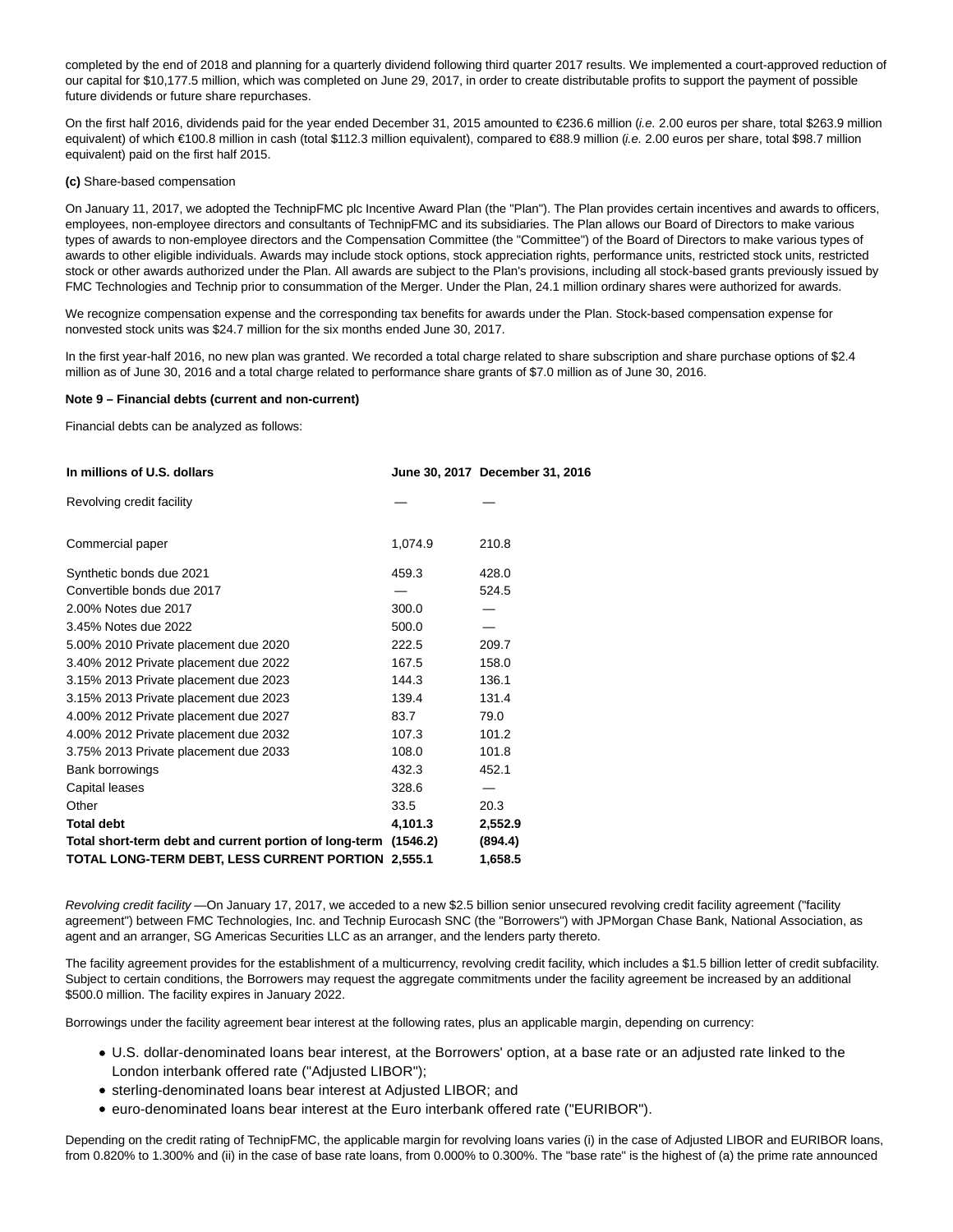by JPMorgan, (b) the greater of the Federal Funds Rate and the Overnight Bank Funding Rate plus 0.5% or (c) one-month Adjusted LIBOR plus 1.0%.

The facility agreement contains usual and customary covenants, representations and warranties and events of default for credit facilities of this type, including financial covenants.

Bilateral credit facilities —We have access to four bilateral credit facilities in the aggregate of €340.0 million. The bilateral credit facilities consist of:

- two credit facilities of €80.0 million each expiring in May 2019;
- a credit facility of €80.0 million expiring in June 2019; and
- a credit facility of €100.0 million expiring in May 2021.

Each bilateral credit facility contains usual and customary covenants, representations and warranties and events of default for credit facilities of this type.

Commercial paper—Under our commercial paper program, we have the ability to access \$1.0 billion and €1.0 billion of short-term financing through our commercial paper dealers, subject to the limit of unused capacity of our facility agreement. Our commercial paper borrowings were classified as current debts in the condensed consolidated balance sheets as of June 30, 2017 and December 31, 2016. Commercial paper borrowings are issued at market interest rates. As of June 30, 2017, our commercial paper borrowings had a weighted average interest rate of 1.52% on the U.S. dollar denominated borrowings and (0.28)% on the euro denominated borrowings.

Synthetic bonds —On January 25, 2016, we issued €375.0 million principal amount of 0.875% convertible bonds with a maturity date of January 25, 2021 and a redemption at par of the bonds which have not been converted. On March 3, 2016, we issued additional convertible bonds for a principal amount of €75.0 million issued on the same terms, fully fungible with and assimilated to the bonds issued on January 25, 2016. The issuance of these non-dilutive cash-settled convertible bonds ("Synthetic Bonds"), which are linked to our ordinary shares were backed simultaneously by the purchase of cash-settled equity call options in order to hedge our economic exposure to the potential exercise of the conversion rights embedded in the Synthetic Bonds. As the Synthetic Bonds will only be cash settled, they will not result in the issuance of new ordinary shares or the delivery of existing ordinary shares upon conversion. Interest on the Synthetic Bonds is payable semi-annually in arrears on January 25 and July 25 of each year, beginning July 26, 2016. Net proceeds from the Synthetic Bonds were used for general corporate purposes and to finance the purchase of the call options. The Synthetic Bonds are our unsecured obligations. The Synthetic Bonds will rank equally in right of payment with all of our existing and future unsubordinated debt.

The Synthetic Bonds issued on January 25, 2016 were issued at par. The Synthetic Bonds issued on March 3, 2016 were issued at a premium of 112.43802% resulting from an adjustment over the 3-day trading period following the issuance resulting in a share reference price of €48.8355.

A 40.0% conversion premium was applied to the share reference price of €40.7940. The share reference price was computed using the average of the daily volume weighted average price of our ordinary shares on the Euronext Paris market over the 10 consecutive trading days from January 21 to February 3, 2016. The initial conversion price of the bonds was then fixed at €57.1116.

The Synthetic Bonds each have a nominal value of €100.0 thousand with a conversion ratio of 3,558.2757 and a conversion price of €28.1035. Any bondholder may, at its sole option, request the conversion in cash of all or part of the bonds it owns, beginning November 15, 2020 to the 38th business day before the maturity date.

Convertible bonds —On December 15, 2011, we issued 5,178,455 bonds convertible (the "2011-2017 Convertible Bonds") into and/or exchangeable for new or existing shares ("OCEANE") for approximately €497.6 million with a maturity date of January 1, 2017. Net proceeds from the issuance were used to partially restore our cash balance position following the acquisition of Global Industries, Ltd. in December 2011 for a cash consideration of \$936.4 million.

At maturity, all outstanding amounts under the 2011-2017 Convertible Bonds were repaid.

Senior Notes —On February 28, 2017, we commenced offers to exchange any and all outstanding notes issued by FMC Technologies for up to \$800.0 million aggregate principal amount of new notes issued by TechnipFMC and cash. In conjunction with the offers to exchange, FMC Technologies solicited consents to adopt certain proposed amendments to each of the indentures governing the previously issued notes to eliminate certain covenants, restrictive provisions and events of defaults from such indentures.

On March 29, 2017, we settled the offers to exchange and consent solicitations (the "Exchange Offers") for (i) any and all 2.00% senior notes due October 1, 2017 (the "2017 FMC Notes") issued by FMC Technologies for up to an aggregate principal amount of \$300.0 million of new 2.00% senior notes due October 1, 2017 (the "2017 Senior Notes') issued by TechnipFMC and cash, and (ii) any and all 3.45% senior notes due October 1, 2022 (the "2022 FMC Notes") issued by FMC Technologies for up to an aggregate principal amount of \$500.0 million in new 3.45% senior notes due October 1, 2022 (the "2022 Senior Notes") issued by TechnipFMC with registration rights and cash. Pursuant to the Exchange Offers, we issued approximately \$215.4 million in aggregate principal amount of 2017 Senior Notes and \$459.8 million in aggregate principal amount of 2022 Senior Notes (collectively the "Senior Notes"). Interest on the 2017 Senior Notes is payable on October 1, 2017. Interest on the 2022 Senior Notes is payable semi-annually in arrears on April 1 and October 1 of each year, beginning October 1, 2017.

The terms of the Senior Notes are governed by the indenture, dated as of March 29, 2017 between TechnipFMC and U.S. Bank National Association, as trustee (the "Trustee"), as amended and supplemented by the First Supplemental Indenture between TechnipFMC and the Trustee (the "First Supplemental Indenture") relating to the issuance of the 2017 Notes and the Second Supplemental Indenture between TechnipFMC and the Trustee (the "Second Supplemental Indenture") relating to the issuance of the 2022 Notes.

At any time prior to their maturity in the case of the 2017 Notes, and at any time prior to July 1, 2022, in the case of the 2022 Notes, we may redeem some or all of the Senior Notes at the redemption prices specified in the First Supplemental Indenture and Second Supplemental Indenture, respectively. At any time on or after July 1, 2022, we may redeem the 2022 Notes at the redemption price equal to 100% of the principal amount of the 2022 Notes redeemed. The Senior Notes are our senior unsecured obligations. The Senior Notes will rank equally in right of payment with all of our existing and future unsubordinated debt, and will rank senior in right of payment to all of our future subordinated debt.

Private Placement Notes —On July 27, 2010, we completed the private placement of €200.0 million aggregate principal amount of 5.0% notes due July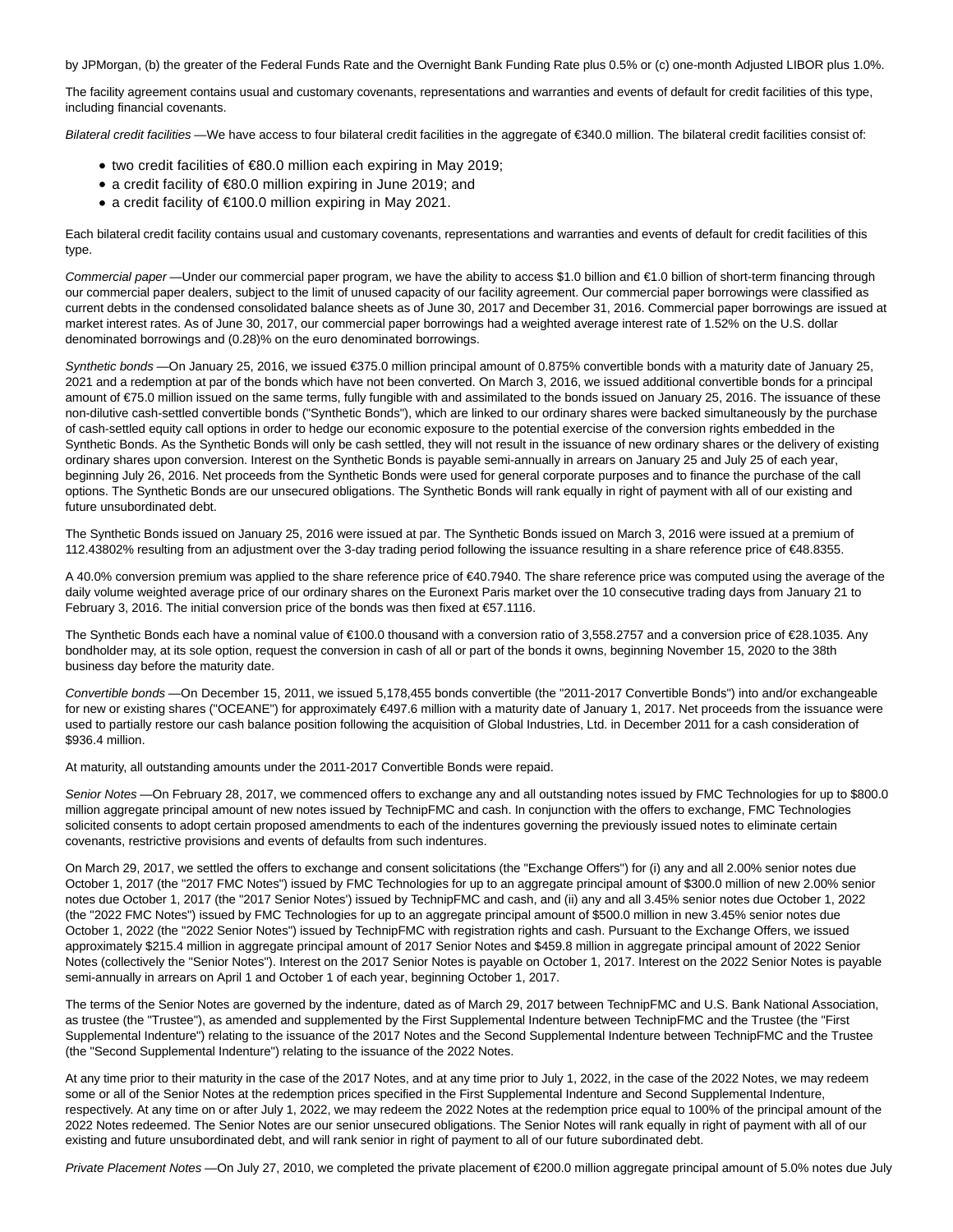2020 (the "2020 Notes"). Interest on the 2020 Notes is payable annually in arrears on July 27 of each year, beginning July 27, 2011. Net proceeds of the 2020 Notes were used to partially finance the 2004-2011 bond issue, which was repaid at its maturity date on May 26, 2011. The 2020 Notes contain contains usual and customary covenants and events of default for notes of this type. In the event of a change of control resulting in a downgrade in the rating of the notes below BBB-, the 2020 Notes may be redeemed early by any bondholder, at its sole discretion. The 2020 Notes are our unsecured obligations. The 2020 Notes will rank equally in right of payment with all of our existing and future unsubordinated debt.

In June 2012, we completed the private placement of €325.0 million aggregate principal amount of notes. The notes were issued in three tranches with €150.0 million bearing interest at 3.40% and due June 2022 (the "Tranche A 2022 Notes"), €75.0 million bearing interest of 4.0% and due June 2027 (the "Tranche B 2027 Notes") and €100.0 million bearing interest of 4.0% and due June 2032 (the "Tranche C 2032 Notes" and, collectively with the "Tranche A 2022 Notes and the "Tranche B 2027 Notes", the "2012 Private Placement Notes"). Interest on the Tranche A 2022 Notes and the Tranche C 2032 Notes is payable annually in arrears on June 14 of each year beginning June 14, 2013. Interest on the Tranche B 2027 Notes is payable annually in arrears on June 15 of each year, beginning June 15, 2013. Net proceeds of the 2012 Private Placement Notes were used for general corporate purposes. The 2012 Private Placement Notes contain usual and customary covenants and events of default for notes of this type. In the event of a change of control resulting in a downgrade in the rating of the notes below BBB-, the 2012 Private Placement Notes may be redeemed early by any bondholder, at its sole discretion. The 2012 Private Placement Notes are our unsecured obligations. The 2012 Private Placement Notes will rank equally in right of payment with all of our existing and future unsubordinated debt.

In October 2013, we completed the private placement of €355.0 million aggregate principal amount of senior notes. The notes were issued in three tranches with €100.0 million bearing interest at 3.75% and due October 2033 (the "Tranche A 2033 Notes"), €130.0 million bearing interest of 3.15% and due October 2023 (the "Tranche B 2023 Notes) and €125.0 million bearing interest of 3.15% and due October 2023 (the "Tranche C 2023 Notes" and, collectively with the "Tranche A 2033 Notes and the "Tranche B 2023 Notes", the "2013 Private Placement Notes"). Interest on the Tranche A 2033 Notes is payable annually in arrears on October 7 each year, beginning October 7, 2014. Interest on the Tranche B 2023 Notes is payable annually in arrears on October 16 of each year beginning October 16, 2014. Interest on the Tranche C 2023 Notes is payable annually in arrears on October 18 of each year, beginning October 18, 2014. Net proceeds of the 2013 Private Placement Notes were used for general corporate purposes. The 2013 Private Placement Notes contain contains usual and customary covenants and events of default for notes of this type. In the event of a change of control resulting in a downgrade in the rating of the notes below BBB-, the 2013 Private Placement Notes may be redeemed early by any bondholder, at its sole discretion. The 2013 Private Placement Notes are our unsecured obligations. The 2013 Private Placement Notes will rank equally in right of payment with all of our existing and future unsubordinated debt.

Term loan - In December 2016, we entered into a £160.0 million term loan agreement to finance the Deep Explorer, a diving support vessel ("DSV"), maturing December 2028. Under the loan agreement, interest accrues at an annual rate of 2.813%. This loan agreement contains usual and customary covenants and events of default for loans of this type.

Foreign committed credit—We have committed credit lines at many of our international subsidiaries for immaterial amounts. We utilize these facilities for asset financing and to provide a more efficient daily source of liquidity. The effective interest rates depend upon the local national market.

Capital leases —In 2014 we entered into construction and operating lease agreements to finance the construction of manufacturing and office facilities located in Houston, TX. In January 2016, construction of the facilities was completed and rental payments under the operating lease commenced. Upon expiration of the lease term in September 2021, we have the option to renew the lease, purchase the facilities or re-market the facilities on behalf of the lessor, including certain guarantees of residual value under the re-marketing option.

#### **Note 10 – Other liabilities (current and non-current)**

Other current liabilities consisted of the following:

| (In millions of U.S. dollars)                               | June 30, 2017 | December 31, 2016 |
|-------------------------------------------------------------|---------------|-------------------|
| Accruals on completed contracts                             | 305.4         | 271.9             |
| Current accounts on contracts under joint arrangements 22.8 |               | 23.3              |
| Deferred income on contracts                                | 403.3         | 407.6             |
| Contingencies related to contracts                          | 415.2         | 370.1             |
| Other taxes payable                                         | 283.3         | 143.5             |
| Social security liability                                   | 113.9         | 66.3              |
| Redeemable financial liability                              | 59.8          | 33.7              |
| Other                                                       | 689.1         | 475.3             |
| <b>TOTAL OTHER CURRENT LIABILITIES</b>                      | 2,292.8       | 1.791.7           |

During the six months ended December 31, 2016, we obtained voting control interests in legal onshore/offshore contract entities which own and account for the design, engineering and construction of the Yamal LNG plant. Prior to the amendments of the contractual terms that provided us with voting interest control, we accounted for these entities under the equity method of accounting based on our previously held interests in each of these entities. Since nearly all substantive processes to perform and execute the obligations of the underlying contract are conducted by TechnipFMC and the noncontrolling interest holders, we accounted for these entities as an asset acquisition upon our obtaining control and recognized a net loss of \$(4.4) million during 2016. As of December 31, 2016, total assets, liabilities and equity related to these entities were consolidated onto our balance sheet and our results of operations for the six months ended June 30, 2017 reflect the consolidated results of operations related to these entities.

In addition to the recognition of an intangible asset related to the acquired asset in the underlying entities, a mandatorily redeemable financial liability of \$176.0 million was recognized as of December 31, 2016 to account for the fair value of the non-controlling interests. Changes in the fair value of the financial liability are recorded as interest expense on the condensed consolidated statements of income.

#### **Note 11 – Off-balance sheet commitments**

In the ordinary course of business, we enter into standby letters of credit, performance bonds, surety bonds and other guarantees with financial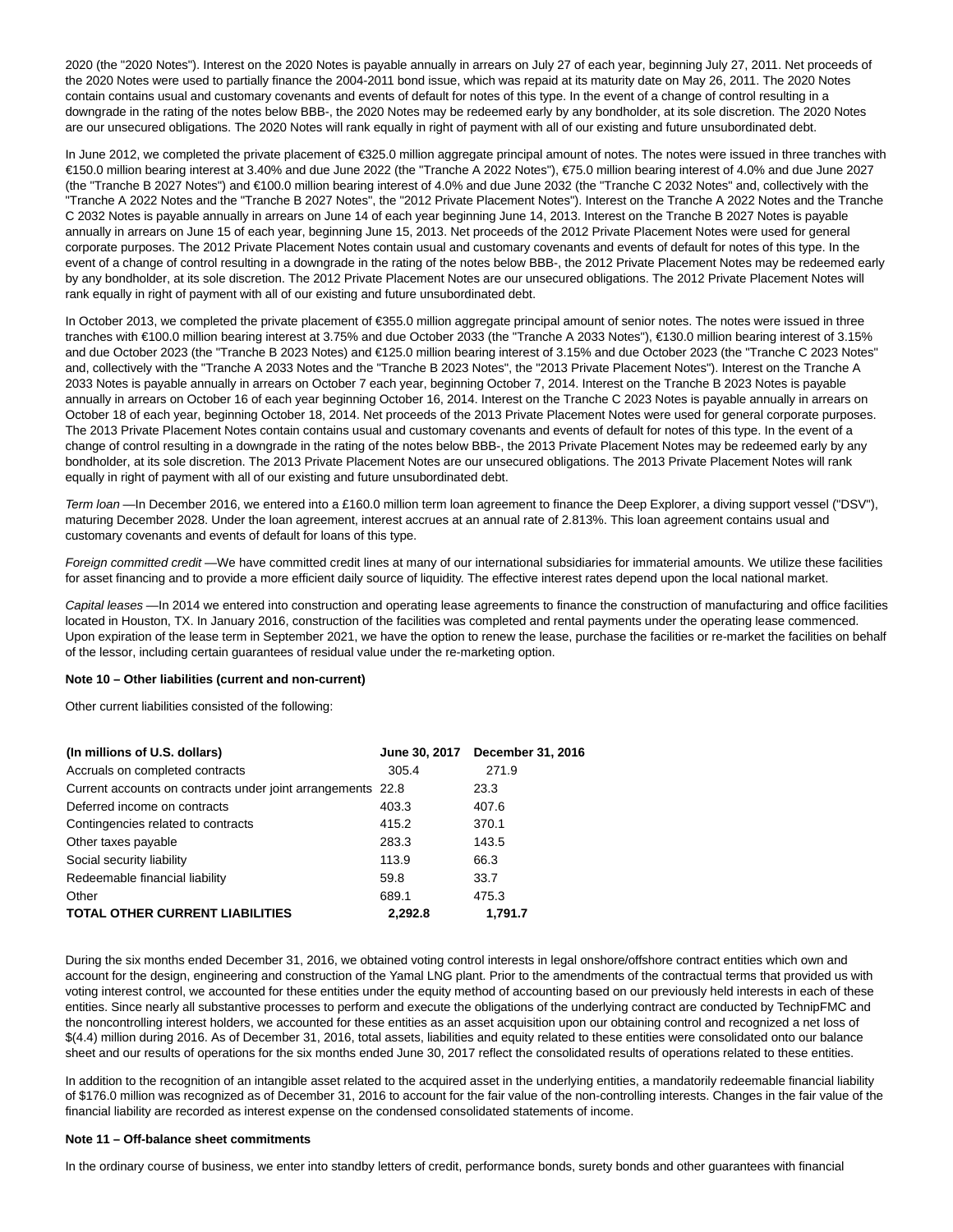institutions for the benefit of our customers, vendors and other parties. The majority of these financial instruments expire within five years. Management does not expect any of these financial instruments to result in losses that, if incurred, would have a material adverse effect on our consolidated financial position, results of operations or cash flows.

# **Note 12 – Legal proceedings and other matters**

# Legal proceedings

On March 29, 2016, Dong Energy ("Dong") terminated, on the grounds of an alleged material breach, a contract signed on February 27, 2012 with a consortium of Technip France and Daewoo Shipping & Marine Engineering Co., Ltd. This contract covered engineering, procurement, fabrication, hook-up and commissioning assistance for a fixed wellhead and process platform and associated facilities for the Hejre field offshore Denmark. Dong announced that it will not complete and does not intend to take possession of the platform. On May 4, 2017, the parties announced they had entered into a settlement agreement regarding the dispute, including the arbitral claims, related to the Hejre contract, and TechnipFMC will have no further responsibilities or liabilities with regard to the platform.

We are involved in various pending or potential legal actions or disputes in the ordinary course of our business. Management is unable to predict the ultimate outcome of these actions because of their inherent uncertainty. However, management believes that the most probable, ultimate resolution of these matters will not have a material adverse effect on our consolidated financial position, results of operations or cash flows.

## Other matters

On March 28, 2016, FMC Technologies received an inquiry from the U.S. Department of Justice ("DOJ") related to the DOJ's investigation of whether certain services Unaoil S.A.M. provided to its clients, including FMC Technologies, violated the U.S. Foreign Corrupt Practices Act ("FCPA"). We are cooperating with the DOJ's and U.S. Securities and Exchange Commission's inquiries. On March 29, 2016 Technip S.A. also received an inquiry from the DOJ related to Unaoil. We are cooperating with the DOJ's inquiry.

In late 2016, Technip S.A. was contacted by the DOJ, regarding offshore platform projects awarded between 2003 and 2007, performed in Brazil by a joint venture company in which Technip S.A. was a minority participant. The DOJ has also inquired about projects in Ghana and Equatorial Guinea that were awarded to Technip S.A. subsidiaries in 2008 and 2009, respectively. We are cooperating with the DOJ in its inquiry into potential violations of the FCPA in connection with these projects.

We are involved in various pending or potential legal actions or disputes in the ordinary course of our business, and management is unable to predict the ultimate outcome of these actions because of their inherent uncertainty. However, management believes that the most probable, ultimate resolution of these matters will not have a material adverse effect on our consolidation financial position, results of operations or cash flows.

#### **Note 13 – Market risk**

We are subject to financial market risks, including fluctuations in foreign currency exchange rates and interest rates. In order to manage and mitigate our exposure to these risks, we may use derivative financial instruments in accordance with established policies and procedures. We do not use derivative financial instruments where the objective is to generate profits solely from trading activities. As of June 30, 2017, substantially all of our derivative holdings consisted of foreign currency forward contracts and foreign currency instruments embedded in purchase and sale contracts.

These forward-looking disclosures only address potential impacts from market risks as they affect our financial instruments and do not include other potential effects that could impact our business as a result of changes in foreign currency exchange rates, interest rates, commodity prices or equity prices.

#### **Foreign currency exchange rate risk**

We conduct operations around the world in a number of different currencies. Many of our significant foreign subsidiaries have designated the local currency as their functional currency. Our earnings are therefore subject to change due to fluctuations in foreign currency exchange rates when the earnings in foreign currencies are translated into U.S. dollars. We do not hedge this translation impact on earnings.

When transactions are denominated in currencies other than our subsidiaries' respective functional currencies, we manage these exposures through the use of derivative instruments. We primarily use foreign currency forward contracts to hedge the foreign currency fluctuation associated with firmly committed and forecasted foreign currency denominated payments and receipts. The derivative instruments associated with these anticipated transactions are usually designated and qualify as cash flow hedges, and as such the gains and losses associated with these instruments are recorded in other comprehensive income until such time that the underlying transactions are recognized. Unless these cash flow contracts are deemed to be ineffective or are not designated as cash flow hedges at inception, changes in the derivative fair value will not have an immediate impact on our results of operations since the gains and losses associated with these instruments are recorded in other comprehensive income. When the anticipated transactions occur, these changes in value of derivative instrument positions will be offset against changes in the value of the underlying transaction. When an anticipated transaction in a currency other than the functional currency of an entity is recognized as an asset or liability on the balance sheet, we also hedge the foreign currency fluctuation of these assets and liabilities with derivative instruments after netting our exposures worldwide. These derivative instruments do not qualify as cash flow hedges.

Occasionally, we enter into contracts or other arrangements containing terms and conditions that qualify as embedded derivative instruments and are subject to fluctuations in foreign exchange rates. In those situations, we enter into derivative foreign exchange contracts that hedge the price or cost fluctuations due to movements in the foreign exchange rates. These derivative instruments are not designated as cash flow hedges.

For certain committed and anticipated future cash flows and recognized assets and liabilities which are denominated in a foreign currency we may choose to manage our risk against changes in the exchange rates, when compared against the functional currency, through the economic netting of exposures instead of derivative instruments. Cash outflows or liabilities in a foreign currency are matched against cash inflows or assets in the same currency such that movements in exchanges rates will result in offsetting gains or losses. Due to the inherent unpredictability of the timing of cash flows, gains and losses in the current period may be economically offset by gains and losses in a future period. All gains and losses are recorded in our consolidated statements of income in the period in which they are incurred. Gains and losses from the remeasurement of assets and liabilities are recognized in other income (expense).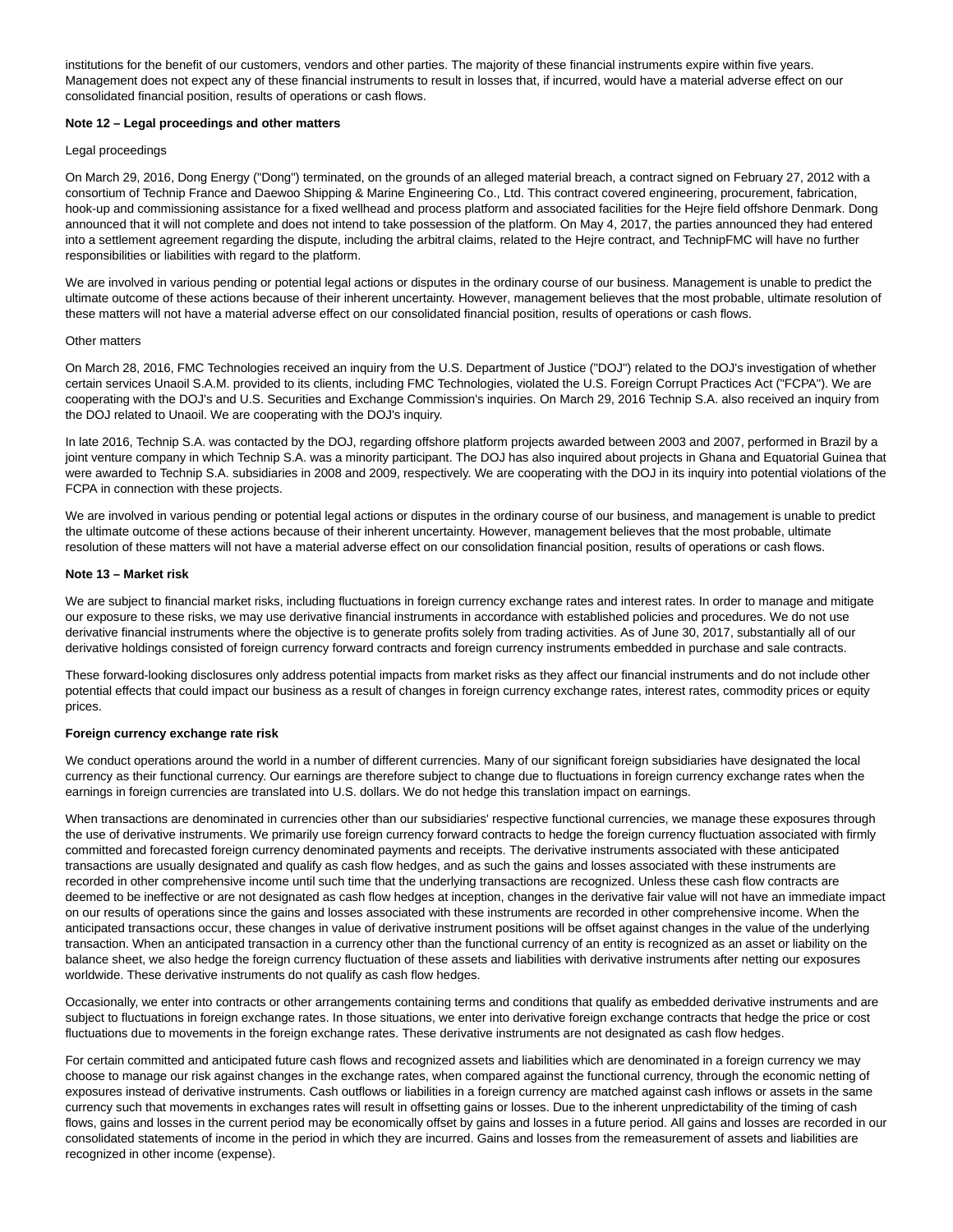# **Interest rate risk**

We assess effectiveness of forward foreign currency contracts designated as cash flow hedges based on changes in fair value attributable to changes in spot rates. We exclude the impact attributable to changes in the difference between the spot rate and the forward rate for the assessment of hedge effectiveness and recognize the change in fair value of this component immediately in earnings. Considering that the difference between the spot rate and the forward rate is proportional to the differences in the interest rates of the countries of the currencies being traded, we have exposure in the unrealized valuation of our forward foreign currency contracts to relative changes in interest rates between countries in our results of operations. Based on our portfolio as of June 30, 2017, we have material positions with exposure to interest rates in the United States, Canada, Australia, Brazil, the United Kingdom, Singapore, the European Community and Norway.

#### **Note 14 – Subsequent events**

On August 1, 2017, the Compensation Committee of our Board of Directors approved entering into Executive Severance Agreements with our executive officers other than our Executive Chairman. The Executive Severance Agreements provide for "double trigger" severance benefits if an executive officer's employment is terminated without cause or constructively terminated within the twenty-four months following a change in control. The severance benefits are equal to (i) a multiple of each executive's base salary (multiple of three for our Chief Executive Officer and Chief Financial Officer; multiple of two for all other executive officers); (ii) a multiple of the greater of the executive's annual target cash bonus or the executive's prior three-year average annual cash bonus (multiple of three for our Chief Executive Officer and Chief Financial Officer; multiple of two for all other executive officers); (iii) accrued but unpaid base salary and unused paid time off pay; (iv) a pro-rated payment equal to the amount of the executive's annual target cash bonus for the year the executive is terminated; and (v) an amount equal to the monthly premium payable for the executive under the Company's health care, life, accidental death and dismemberment insurance and long-term disability insurance coverage for twenty-four months, or in the case of our Chief Executive Officer and Chief Financial Officer, for thirty-six months. However, if the executive is party to a similar agreement with Technip or FMC Technologies entered into prior to the Merger (a "legacy agreement"), then the executive's severance benefits will not be less than the severance benefits he or she would have received under his or her legacy agreement until July 16, 2018 for officers who had agreements with Technip and January 16, 2019 for officers who had agreements with FMC Technologies, at which time the legacy agreements will terminate. Receipt of the severance benefits under the Executive Severance Agreements is subject to the executive signing a release of claims. The severance benefits may also be reduced to the extent payment of such benefits would not be deductible by reason of Section 280G of the U.S. Internal Revenue Code. Following termination, the executive would also no longer be subject to any stock ownership or retention requirements.

# **4 STATUTORY AUDITORS' REVIEW REPORT ON THE FIRST HALF-YEAR FINANCIAL INFORMATION**

# **Independent review report to TechnipFMC Plc**

# **Report on the interim condensed consolidated financial statements**

# **Our conclusion**

We have reviewed TechnipFMC Plc's interim condensed consolidated financial statements (the "interim financial statements") in the half-year financial report of TechnipFMC Plc for the 6-month period ended June 30, 2017. Based on our review, nothing has come to our attention that causes us to believe that the interim financial statements are not prepared, in all material respects, in accordance with International Accounting Standard 34, 'Interim Financial Reporting', as adopted by the European Union and the Disclosure Guidance and Transparency Rules sourcebook of the United Kingdom's Financial Conduct Authority.

#### **What we have reviewed**

The interim financial statements comprise:

- the condensed consolidated statement of financial position as at June 30, 2017;
- the condensed consolidated statement of income and condensed consolidated statement of comprehensive income for the period then ended;
- the condensed consolidated statement of cash flows for the period then ended;
- the consolidated statement of changes in equity for the period then ended; and
- $\bullet$  the explanatory notes to the interim financial statements.

The interim financial statements included in the half-year financial report have been prepared in accordance with International Accounting Standard 34, 'Interim Financial Reporting', as adopted by the European Union and the Disclosure Guidance and Transparency Rules sourcebook of the United Kingdom's Financial Conduct Authority.

As disclosed in note 1 to the interim financial statements, the financial reporting framework that has been applied in the preparation of the full annual financial statements of the Group is applicable law and International Financial Reporting Standards (IFRSs) as adopted by the European Union.

#### **Responsibilities for the interim financial statements and the review**

#### **Our responsibilities and those of the directors**

The half-year financial report, including the interim financial statements, is the responsibility of, and has been approved by, the directors. The directors are responsible for preparing the half-year financial report in accordance with the Disclosure Guidance and Transparency Rules sourcebook of the United Kingdom's Financial Conduct Authority.

Our responsibility is to express a conclusion on the interim financial statements in the half-year financial report based on our review. This report, including the conclusion, has been prepared for and only for the company for the purpose of complying with the Disclosure Guidance and Transparency Rules sourcebook of the United Kingdom's Financial Conduct Authority and for no other purpose. We do not, in giving this conclusion, accept or assume responsibility for any other purpose or to any other person to whom this report is shown or into whose hands it may come save